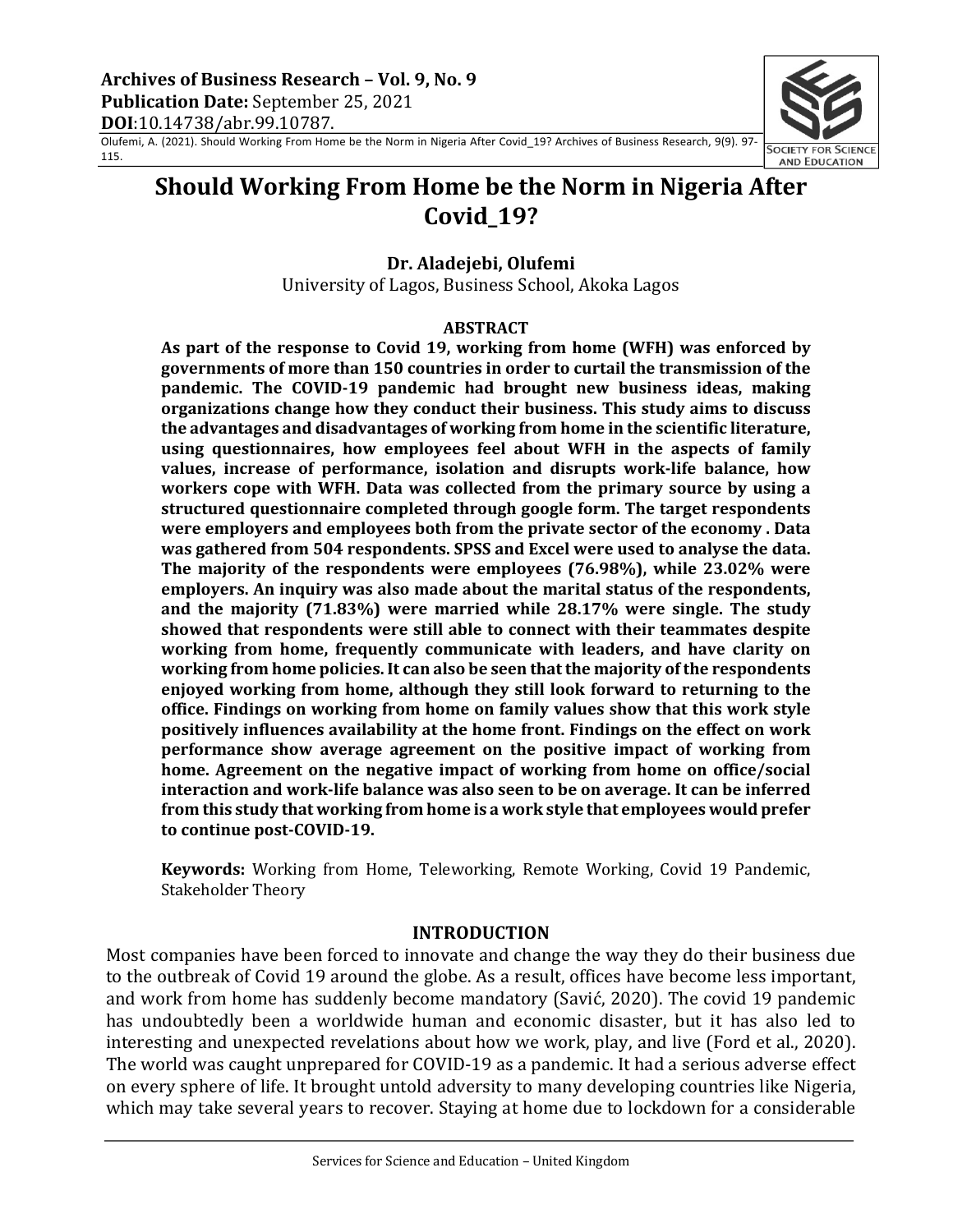period modifies many practices and activities for many people (Adeyemi, 2020). The Covid 19 pandemic is a clear example of disruptive change that caused employees and employers to make quick adjustments within a short time (Caligiuri & Cieri, 2021).

As a response to Covid 19, working from home (WFH) was enforced by governments of more than 150 countries in order to curtail the transmission of the pandemic (Nur et al.;, 2020). Before Covid 19 became a basis for WFH, digital way of working from home has been in practice by many organizations in developing countries such as South Africa, Belgium, Philippines, China, Malaysia, & Thailand (Garg & Rijst, 2015; Bloom Liang, Roberts & Ying, 2015). Isaac Newton retreated to his country home in 1665 during the Great Plague. During which he worked for about 18months. Within the period, he developed his theories on optics calculus and the law of gravitation, which fundamentally changed science's path for centuries. Newton described the 18months as the most productive period of his life (Westfall, 1980). WFH is not a new thing. The first set of studies have its origin in the 1970s alongside the reduction in costs of data communications and the influx of microcomputers into offices and homes (Pratt, 1984; Bailey & Kurland, 2002).

The COVID-19 pandemic had brought new business ideas, making organizations change how they conduct their business and the offices' role in generating secure, successful, and rewarding careers (World Economic Forum, 2020; PricewaterhouseCoopers, 2020; McKinsey, 2020). Compared to what obtains today, the number of employees working from home is greater than before Covid 19 (Bolisani et al.; 2020). The Covid 19 pandemic has increased the number of people working from home (WFH) tremendously. According to Park (2018) and Park & Kim (2013), job position and the leadership style of each job and individual can also play a role on WFH. Studies to date have shown that remote working is getting popular throughout the world, and it is expected that the number of remote workers will increase over time (Belzunegui-Eraso & Erro-Garces, 2020). Remote work is a practice that allows workers to work beyond the traditional office setting; any place they are productive and that leads to perfect work-life balance, and this is centered on the notion that there is no need for work to be carried out in a particular place (Prasad, Rao, Vaidya & Muralidhar, 2020).

On February 27, Nigeria confirmed its first case in Lagos State; an Italian citizen who works in Nigeria had returned on February 25 from Milan, Italy through the Murtala Muhammed International Airport, fell ill on February 26 and was transferred to Lagos State Biosecurity Facilities for isolation and testing (Ogunode, Abigeal & Lydia, 2020). The first phase of the lockdown was announced by the President on April 27, 2020, with effect from May 4 to 17, spanning two weeks in FCT, Lagos, and Abuja. Nigerian President Buhari and the Presidential Task Force on COVID-19 (PTF) have approved 'phase two' measures to ease the lockdown, which has been in place since March 29, 2020. Phase two of the lockdown was in place from June 2, 2020 - June 29, 2020.

WFH is something not too common in Nigeria before Covid 19. For most people working from home seems to be a strange experience. Some employees have been working from home for over a year despite the pandemic having drastically reduced (Savić, 2020). The percentage of Nigerians vaccinated is very low; this makes some employers mandate their employees to continue to WFH. Also, there is segregation between those that are yet to receive. In some cases,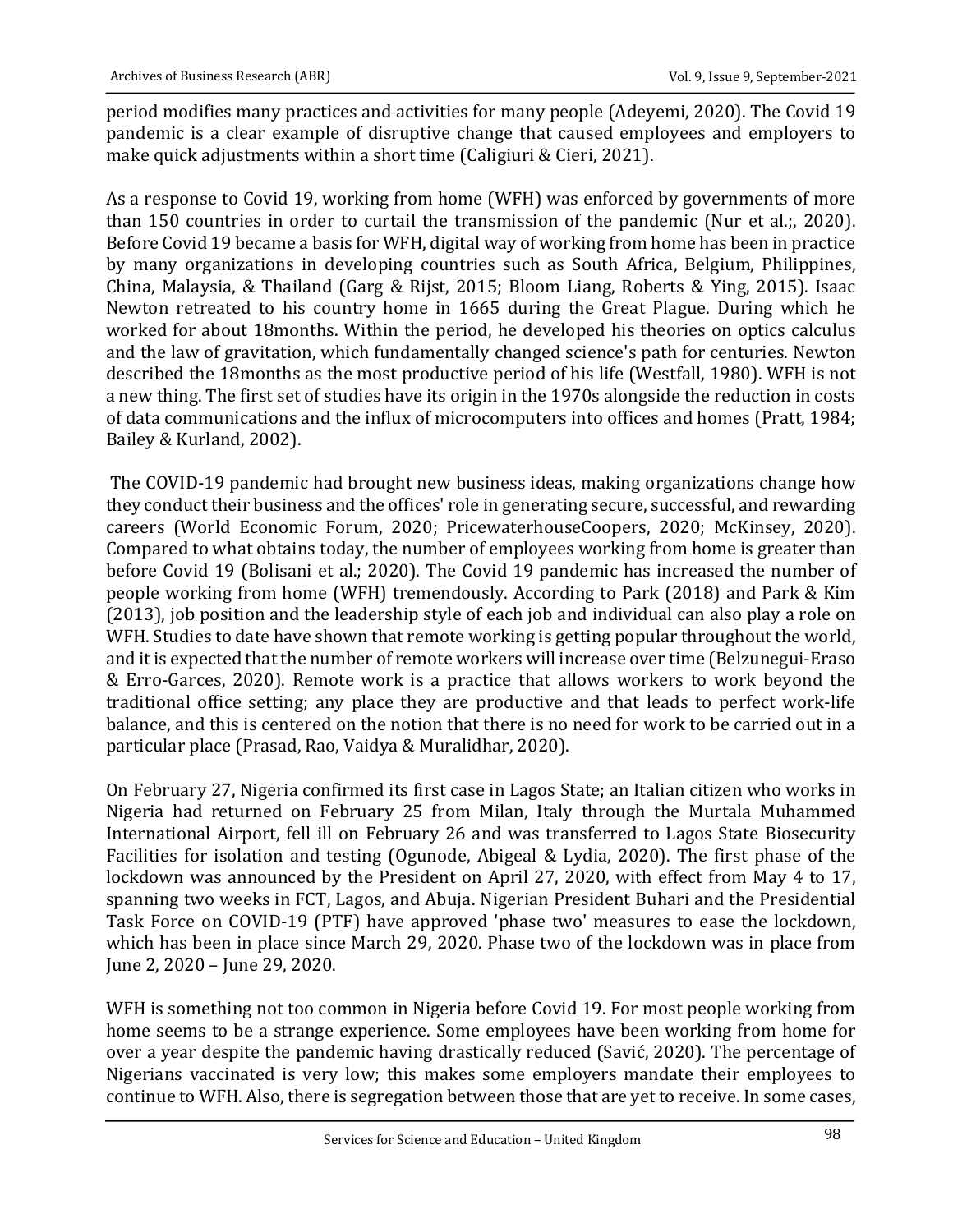employers allow those vaccinated to resume work at their offices, while those who have yet to receive the vaccine cannot resume at their offices. In this era of better information technology, being physically present in the workplace is no longer the only way of operating in an organization (Day & Barber, 2019). Nigeria needs to improve its digital technology because this has helped many companies in developed countries survive the consequence of the COVID-19 pandemic. It may also create an opportunity to improve the country's digital economy (Ozili, 2020).

## **OBJECTIVES OF THE STUDY**

This study aims to discuss the advantages and disadvantages of working from home in the scientific literature, using questionnaires. Also, this quantitative study examines how employees feel about WFH in the aspects of family values, increase of performance, isolation and disrupts work-life balance, how workers cope with WFH.

## **PROBLEM STATEMENT**

Most Governments of the World introduced a lockdown to curtail the spread of the Covid 19 pandemic except for critical workers. This made many workers work from home (Ipsen, Veldhoven, Kirchner & Hansen, 2021). The Covid 19 pandemic led public organizations, schools, and many companies worldwide to mandate their workers to work from home. The work methods and culture of many organizations have been changed as a result of Copvid 19. To prevent the spread of Covid 19, WFH measures have been introduced in many countries, impacting workers' productivity (Mustajab et al.; 2020).

The challenges of WFH include: lack of boundaries between work and personal life, need for socialization, lack of boundaries between work and personal life, blurred boundaries between leisure and work (Bell, & Kozlowski, 2002). Also, the problem of effective communication and cooperation with managers and coworkers (Mitchell, 2017). For WFH to thrive, Trust, which is a major factor between an employer and employee, must be agreed upon by both parties (Mustajab et al.;, 2020). For many people, WFH is now a dream, especially the current millennia generation who will not need to wake up early and prepare to go to work, thereby avoiding traffic congestion on the way (Purwanto et al.; 2020). According to researchers being a leader when workers work from home is more difficult than leading traditional teams (*Fisher & Fisher*, *2001*).

## **Conceptual Framework**

The workplace can be understood as the place or building where people perform their jobs (Cambridge Dictionary, 2020). WFH has been studied under numerous; partially overlapping terms, like telework, telecommuting, virtual office, home office, location independent working, and remote work. "Telework" simply means to work that is carried out in any place other than the usual. "WFH" refers to when the work is carried out partly or totally in the worker's home (ILO, 2020). Although the variety of terms makes it complicated to find the related literature, the term "telework" is mainly used in this study, although the terms were eventually used as synonyms. Throughout this article, we use the terms working from home, remote working, and teleworking interchangeably.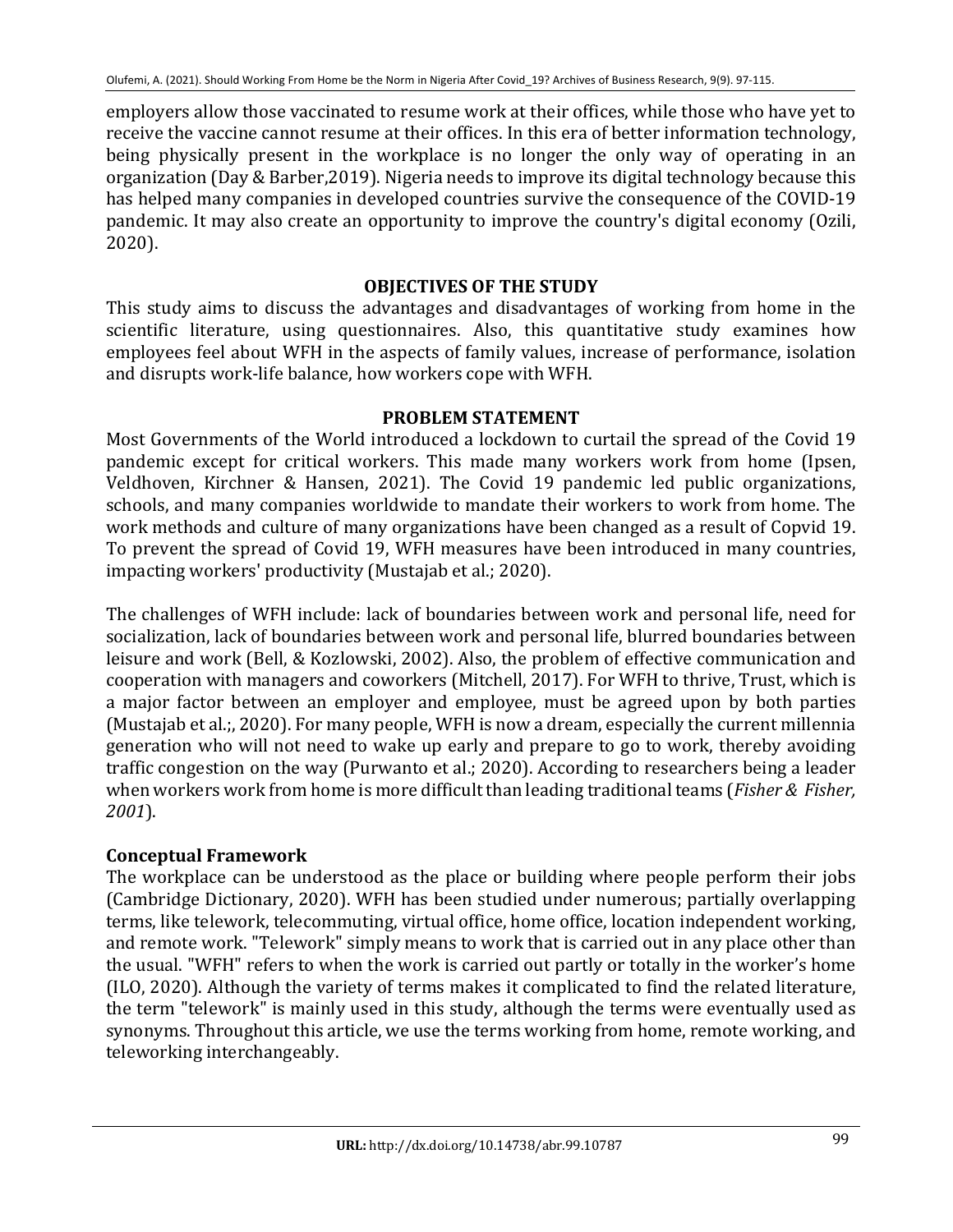## **STAKEHOLDERS THEORY**

### **THEORETICAL FRAMEWORK**

Business is about interaction among stakeholders, i.e., customers, employees, financiers, suppliers, communities, and managers, to create value (Freeman et al.; 2010). From a stakeholder perspective, business meant a set of relationships among groups that have a stake in the activities that make up the business (Freeman, 1984). Stakeholders are persons, neighborhoods, organizations, groups, institutions, societies, and the natural environment (Mitchell, Agle & Wood,1997). According to Freeman (1984), "A stakeholder in an organization is any group or individual who can affect or is affected by the achievement of the organization's objectives." Stakeholder refers to "persons or groups with legitimate interests in procedural and/or substantive aspects of corporate activity" Donaldson & Preston (1995).

A manager is expected to profer solution where there is a stakeholder's conflict of interest; to the extent, the conflict resolution by the manager may even create more value (Freeman, 1984). Managers, management, and owners of businesses need to confront Covid 19 for their establishments to achieve the set goals and objectives and consider the issue of the organization's stakeholders. One of the ways of realizing the set goals and objectives of an organization is to keep the company going. With various government orders worldwide about social distancing and lockdown, it becomes necessary to adopt the concept of working from home, which affects the various stakeholders of an organization. It is the work of management to ensure that stakeholders' interests are protected in the best possible way (Mitchell et al.; 1997). In the joint value creation process, there should be mutual stakeholder relationships in which stakeholders are both recipients and co-creators of value (Freudenreich, Ludeke-Freund & Schaltegger, 2020). 

## **DEFINITION OF WORKING FROM HOME**

WFH is when employees of an organization carry out their duties remotely, like in their homes, rather than the norm of working in the office (Nur et al.; 2020). WFH is the work activities with the deployment of information and communication technologies (ICT) that enables workers to access their work tasks wherever possible such as at home (Nakrosiene et al., 2019). According to Savić (2020), WFH can be defined generically as employees working outside company offices. It includes four basic characteristics: Work being performed outside the company's physical premises; a person who is an employee of a company or a staff member of an organization; telecommunication with the employer; actual work engagement with a company or an organization on specific tasks. WFH can be defined as any situation where the employee is physically separate from the employer, which could physically decentralize functions, as well as "offshore" (Nilles, 1976) WHF can be defined as any work carried out in an environment different from the employer's workplace (Hatch, 2006). WFH is a means to carry out work away from the traditional go from house to office and vice-versa. Teleworking is work performed from various locations that empower employees to access their work activities by utilizing Information and Communication Technology (ICT) (Perez-Perez et al., 2003).

## **ADVANTAGES OF WORKING FROM HOME**

According to Ipsen et al.; (2021), the advantages of WFH include work-life balance, increased productivity, less stress, reduced time of commuting, less contact with other staff, and increased control of work patterns. WFH makes it easier for organizations to attract qualified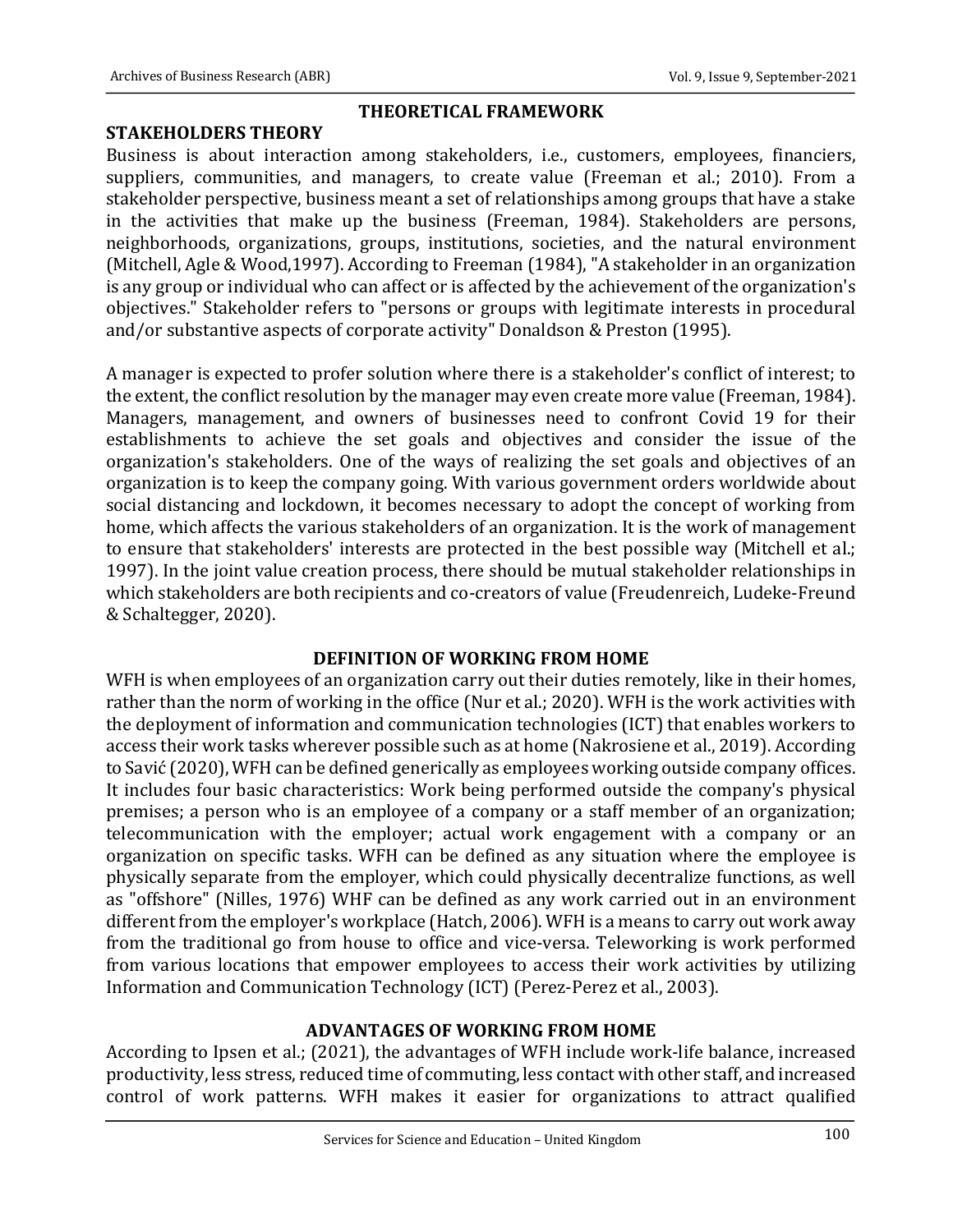professionals who do not want to be tied to a specific work location. This gives the management of companies the opportunity to reduce management costs. The virtual method of working saves companies a lot of costs, thereby making it increasingly popular. It makes an organization more agile and able to cope with ever-accelerating market changes and various crises. WFH allows companies to hire qualified workers living anywhere globally, working 24 hours a day irrespective of time zones. This also makes WFH attractive and more popular (Fisher & Fisher, 2001); Stich, 2020).

According to Zykova & Maussymbe (2021)., the following are the advantages of WFH: flexible schedule allows workers to spend more time with family and work from everywhere; remote work contributes to reducing commuting costs and time; consequently, it reduces traffic jams and exhaust gases; online work boosted digitalization and automation; remote work might lead to progress in communication and manufacture technologies; for some economic sectors, remote work is good opportunity to boost income. According to Savić (2020), the benefits of WFH include increased productivity and job satisfaction, increased staff retention, reduction in office cost, greater flexibility, environmental benefits, and improved work-life balance. WFH has been linked with saving time commuting to work (Klopotek, 2017) and high levels of work satisfaction (Schall, 2019). Telework has attracted the interest of both professionals and academics because of the possibility of working in any place and whenever. Therefore, it is a win-win situation for both organizations and employees. It leads to workers' motivation, creating work-life balance, and reducing costs (Madsen, 2003).

Perez-Perez et al.; (2003) discussed the advantages of teleworking as cost-saving; companies can reduce costs in water, infrastructure, phone and internet bills, electricity, cleaning, and security costs (Radcliffe, 2010). Teleworking can also reduce employee turnover because there is an increase in employee satisfaction and fewer sick days. Morgan, 2004 asserted that teleworking encourages planning skills. Teleworking has been shown to increase family time. Employees can combine work with the capability to manage family-related issues, enabling an employee to balance work and family time. (Johnson, Audrey & Shaw, 2007). It offers time flexibility to an employee who can choose productive time to start and finish work responsibilities. Thus an employees can build up a pattern of work that best suits them. Teleworks save cost and time of commuting to work. (Tremblay & Genin, 2007). Teleworking affords women the opportunity to spend more time and invest more energy in taking care of their children (Hartig, Kylin & Johansson, 2007). Teleworking allows women to balance work and family time (Lim & Teo, 2000).

Giovanis & Ozdamar (2021) asserted that previous studies show that WFH can positively affect the employee's job, loyalty to the organization, financial satisfaction, and productivity. WFH can increase 'spare' time, which is not always spent on recreational activities but is mainly occupied with other paid work or household chores. Increased stress and health problems can result from commuting to work.WFH may be advantageous to women, as it allows them to have a better time to attend to household responsibilities and at the same time to also better manage their work.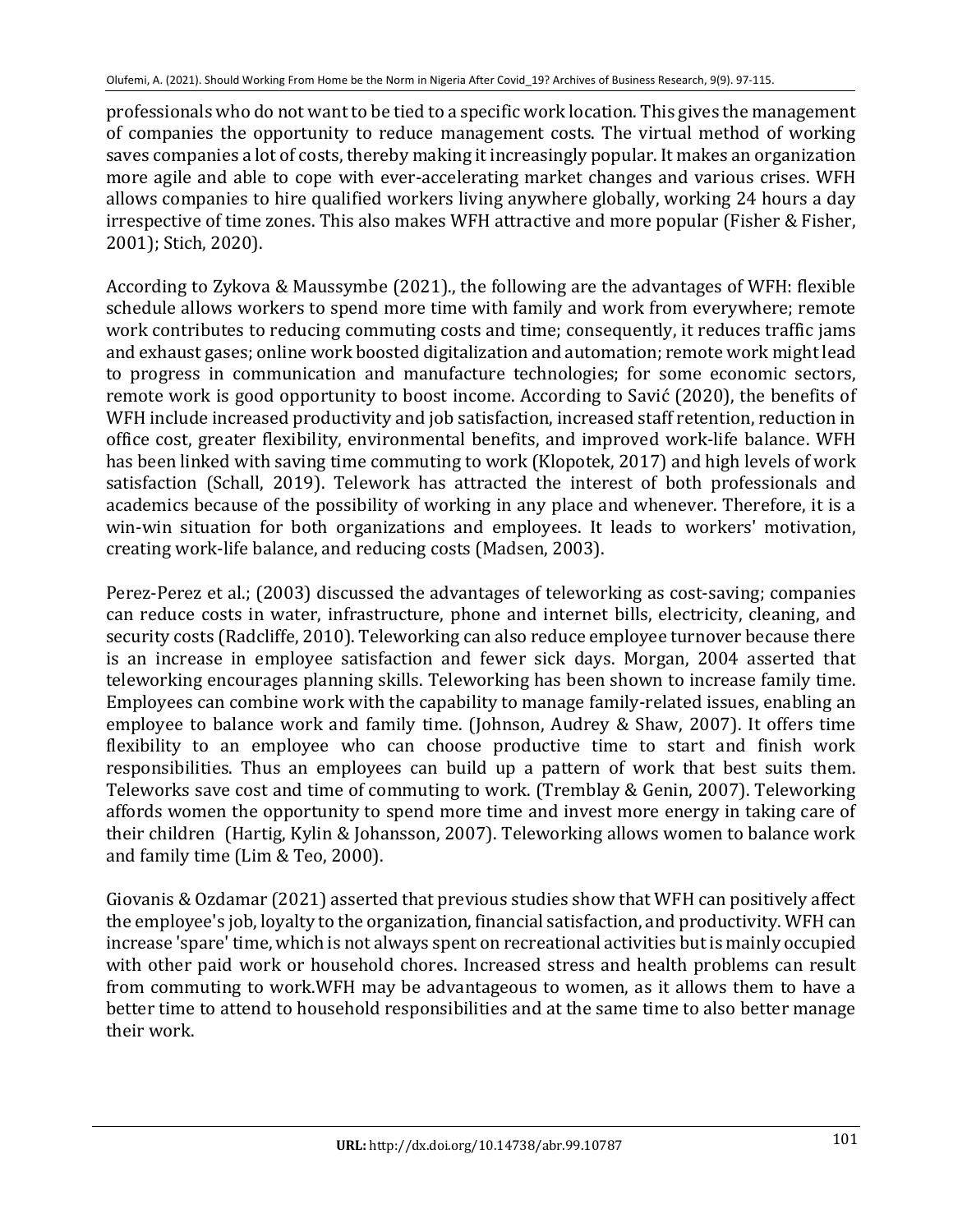### **DISADVANTAGES OF WORKING FROM HOME**

Professional isolation and lack of communication by employees with their colleagues. The Manager-employee relationship is adversely affected. This affects feedback, practical demonstration of what should be done by subordinates in some circumstances (Diab-Bahman & Al-Enzi, 2020). The disadvantages of WFH include decreased interpersonal contact, misunderstandings, isolation, role ambiguity (Ipsen et al.;, 2021). According to Bolisani, et al; (2020). WFH has a negative effect on staff socialization, knowledge sharing, and knowledge management. According to Van der Lippe & Lippenyi ( 2020), teamwork can be difficult when too many employees work from home. Sarti & Torre (2017) observed that possible obstacles to WFH include difficult coordination and cooperation among workers, anxiety related to work in isolation, investments in information technologies, and fear of control by management.

According to Moretti et al.; (2020), the disadvantages of WFH include the cost of working from home, difficulties monitoring performance, lack of clarity between work and home tasks, and communication problems. Compared to the office environment, the home environment may not be as conducive, especially the nonavailability of ergonomic office furniture at home may hamper the adoption of a healthy posture and may promote the onset of musculoskeletal disorders (Pillastrini. et al.; 2020; Will, Bury, Miller, 2018). For example, an International company gave instructions to their staff to carry their chairs home to reduce medical bills related to back disorders. Also, working in a sedentary position for prolonged periods may increase the risk of neck pain and or low back pain. WFH may also lead to isolation, stress, and anxiety, influencing wellbeing, job effectiveness, and work-life balance (Côté et al.; 2008; Baker et al.;, 2018). Likelihood problems of communication, working environment, technology, and management need serious attention; WFH can negatively affect work-home conflicts, social isolation, and intensification (Bently & Kurland, 2016). This can negatively affect physical and mental wellbeing and work performance (Oakman et al.; 2020).

According to Zykova and Maussymbe (2021), companies providing high incomes cannot fully apply for remote work; remote work is strongly dependent on an internet connection; people in business are skeptical about remote work; the majority of workers cannot establish strong communication with colloquies which decreases productivity; distance work might cause a huge number of mental struggles: loneliness, depression, and aggression; it might reduce the productivity of companies because of demotivation among workers. Different types of cyberattacks can affect work from home (WFH); they include Ransome ware attacks, phishing, DOS, and DDOS attacks (Sebastian, 2021). The following steps, according to Sebastian (2021), may help to combat cyberattacks in the workplace: Access controls, incident management, remote monitoring, employee training, Backups, and Recovery plans, endpoint security, vendor security controls, usage of a virtual private network (VPN) and multi-factor authentication (MFA).

## **EMPIRICAL STUDIES**

According to Ipsen (2021), data was gathered from 5,748 workers in 29 European countries on their experiences during the early stages of lockdown when workers were working from home (March 11 to May 8, 2020. The results showered that most workers had a more positive rather than negative experience of WFH during the lockdown period. The advantages of WFH include the following factors: work-life balance, greater work control, and improved work efficiency.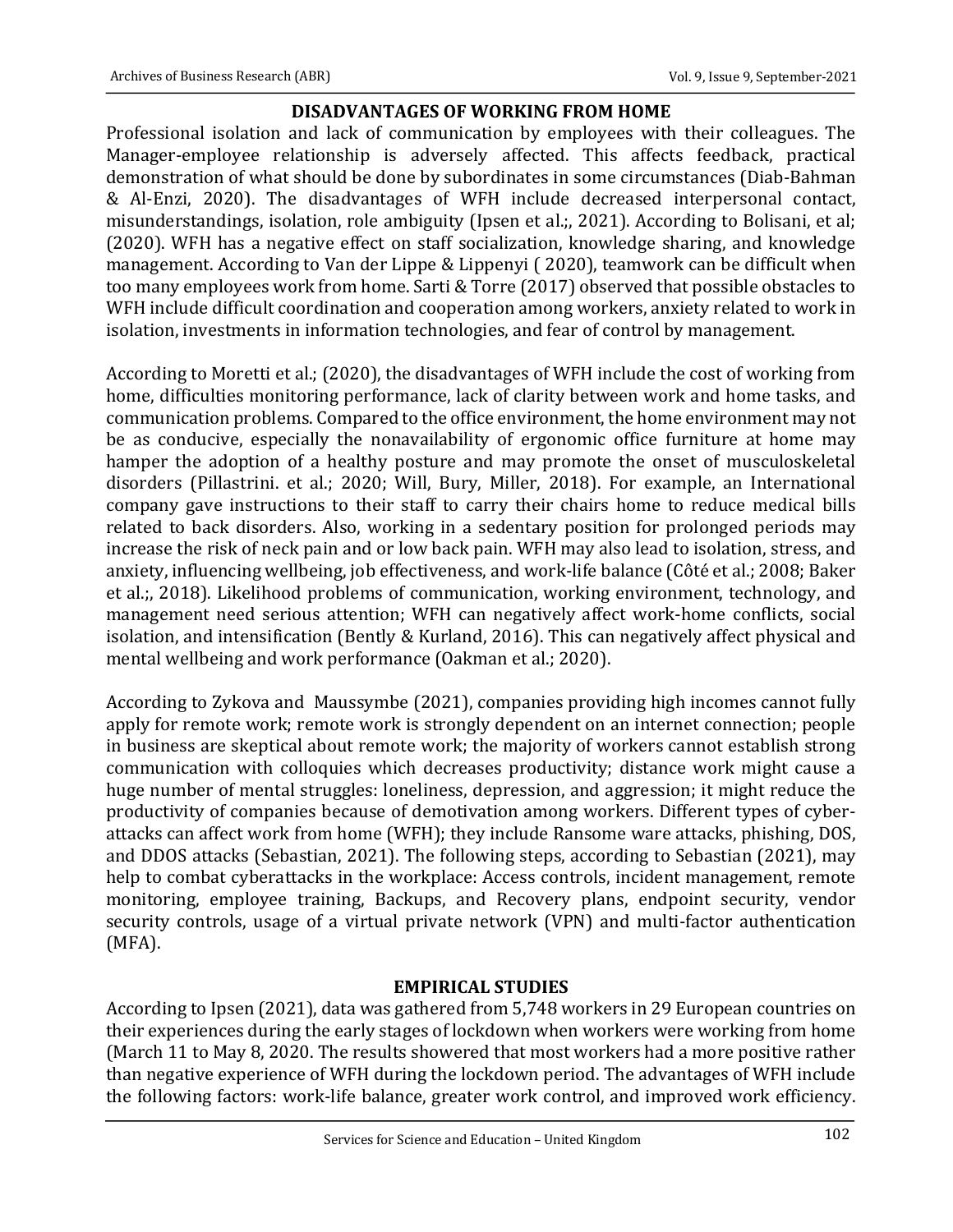The main disadvantages were work uncertainties, home office constraints, and inadequate tools. 

In a research carried out by Mustajab et al.; (2020), part of the findings revealed that working from home has advantages and disadvantages for the organization and the employee. WFH may also be responsible for the decline in employee productivity. Furthermore, part of the research findings reveal that WFH cannot be the norm because many work areas cannot be done from home; nevertheless, WFH has allowed a work-life balance for many employees.

In a research carried out by Nur et al.; 2020, a Google form survey using Likert scales and was answered by 110 respondents. Findings showed that many of the respondents agreed that WFH has more advantages than disadvantages, and this revealed that WFH gives more convenience to the employees.

Zykova & Maussymbe, 2021 carried out a survey); a question was asked on what mode of work you prefer at the end of self-isolation? The survey revealed that more than half of the respondents (55.13%) would like to return to a normal working mode while only 24.36% would continue working online, and 20.51% of respondents cannot give the exact answer.

In a research carried out by Miller  $(2021)$ , the first, an exploratory survey during the early months of the pandemic with 2,265 telecommunications (Information Technology developers) workers, showed that many developers were confronted with challenges attaining milestones and that their team productivity had changed. Through qualitative analysis, it was also discovered that vital team culture factors like social connection and communication had been affected. In the second survey, quantitative research was carried out on cultural factors that emerged from the first survey to comprehend the reported changes. From the responses of 608 developers, it was discovered that 74% of the respondents missed social interactions with colleagues, and 51% reported a decrease in their communication ease with coworkers. It was found that the satisfaction with interactions from social activities, ability to brainstorm with colleagues, and difficulty communicating with colleagues, are significant factors associated with how developers report their software development team's productivity. The result of the research also showed how managers in large software companies could support and sustain team productivity during a period of crisis.

Using a convenient sampling method, Aczel et al.; (2021) surveyed 704 academicians who worked from home. The result showed that the Covid 19 Pandemic lockdown decreased work efficiency for nearly half of the researchers. At the same time, about a quarter of them was more efficient during the lockdown period than before. 70% of the researchers think if they could spend more of their time at home in the future, they would be similar or more efficient than before. They reasoned that they are better at working on their manuscript, analyzing data, and reading the literature at home. At the same time, when they are in office, they are better at keeping in touch with their team, sharing thoughts with their colleagues, and collecting data. Also, 66% would prefer to work more from home in the future than they did before the lockdown.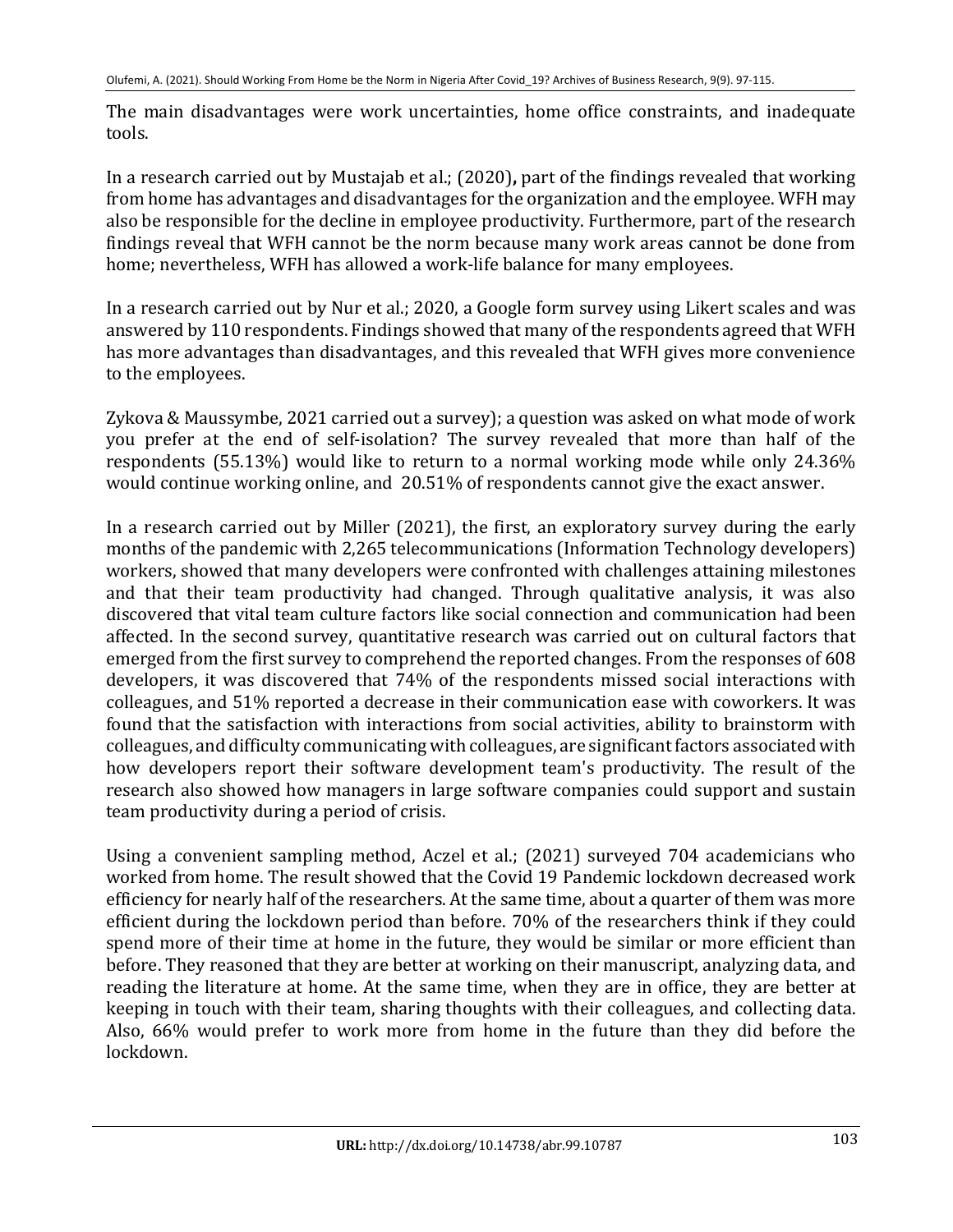Weisholtz (2020) reported that in a research carried out by New York Times- Morning Consult, "more than 1,100 people who've worked at home over the last several months revealed that 86% are happy with working away from the office. Only 11% of employees and 13% of managers welcome going back to their offices full-time. Another survey was carried out to evaluate how WFH is managed; the outcome revealed that the remote team management experience of 594 managers who participated in the Remote Managers 2020 survey, and the survey contained respondents that cut across some industries, company sizes, and working conditions to know how they dealt with the new challenge irrespective of their industries (Remote-how, 2020) According to the survey, respondents revealed that the biggest advantages of remote teams are happier employees  $(59%)$ , a global talent pool  $(57%)$ , and more productive employees (52%). On the other hand, they mentioned some disadvantages of remote teams too. Some of the disadvantages include lack of relationships among employees (57%), communication difficulties  $(47%)$ , and decreased employee visibility  $(45%)$ . Research conducted by Borggreven (2020) revealed that through WFH, business costs saving either direct or indirect to the tune of  $\epsilon$  1,681.4 million per year. Many companies worldwide intend to allow their employees to work from home, especially once a vaccine becomes available for COVID-19. The health crisis passes to gain from cost reduction and benefiting from advancement of digitalization, according to Statista (2021), research showed that the outbreak of COVID-19 has led to substantial growth for enterprise software spending in 2020.

In a research carried out by De Klerk, Joubert, and Mosca (2021) during the spring lockdown of 2020 among Spanish households using a total of 1,800 surveys and over 200 images in quantitative and qualitative method research, the results showed that there were insufficient spaces for more than a quarter of the homes. There were also strong relations between the perceived workspace adequacy and social status or stability of homes was shown and validated. In a study conducted by Bansal and Rajagopal (2021) in Pune city in India, with a sample size of 120 respondents using a convenient sampling procedure across the business sectors, the result showed that most employees were dissatisfied while they were working from home during the pandemic. According to the result of the research, what caused the dissatisfaction among employees to include very few alternatives for interaction with peers and colleagues, prolonged working hours, constant work pressure, doing repetitive jobs without any break, and pressure from the domestic end in terms of family commitments and expectations.

A worldwide survey carried out by Twilio revealed that Covid 19 has been speeding up the digital transformation by 5.3 years (D'mello, 2020). While a recent article published by Waller (2020) shows that the Coronavirus has been speeding up the digital transformation in many countries. Lerman and Dwoskin (2020); Harper (2020) mentioned that the Coronavirus had created a new working approach, especially in creative industries. An instance of this would be Microsoft, which is executing fewer days a week of work at the office, implementing a homebased office instead of a clear shift towards working more remotely (Harper, 2020). Other Companies considering a similar arrangement include Facebook, Spotify, Twitter, and Shopify (McLean, 2020).

According to Hunter (2019), in a survey carried out by Vodafone, the result showed that 75 % of organizations worldwide are adapting to flexible working arrangements, such as providing opportunities for employees to work from home. Among this 75%, it is pointed out that 83% of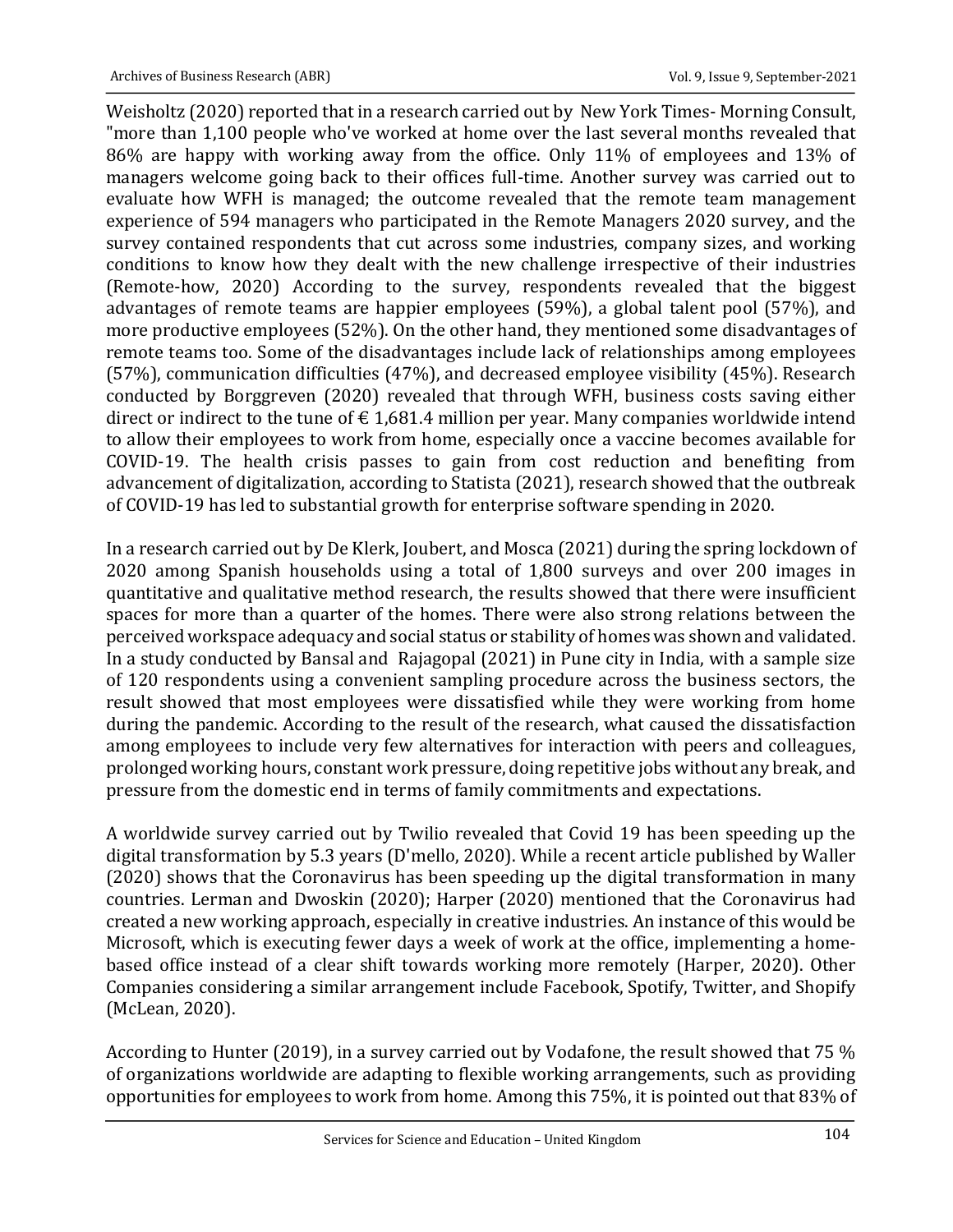those have had productivity improvement. A study conducted by Butler et al. (2007) examines the effect of remote working on productivity. It was mentioned that the majority of studies made previously confirm the postulation that having a more flexible working approach does increase productivity. Rupietta and Beckmann (2018) revealed that there had been a major increase in remote offices during the last decades, mainly due to the technological development in many countries. Findings from the research showed a positive link between an increased work effort from employees who can work outside of the organization compared to those who are always present at the physical office space (Rupietta & Beckmann 2018).

According to Hunter (2019), there are many benefits for individuals. These benefits are mentioned as increased family time by not having to transport oneself from point A to point B and increased creativity. Hunter (2019) revealed in a survey that included around 10,000 individuals working around the globe, where 89% of these participants indicated that flexible working should be viewed as a new normal at their workplaces.

A two-year study made by Bloom et al.; (2015) shows a significant 13% productivity increase for individuals working from home. However, as a contradiction to this, Hunter (2019) argues that the lack of face-to-face interaction may negatively affect.

## **LIMITATIONS OF WORKING FROM HOME**

According to Green, Tappin, and Bentley (2017), the following are key challenges of WFH; Collaboration and communication can be limited because of WHF (Green et al.;, 2017). This is one of the reasons companies do not want to adopt WFH. Technological tools such as workflow management tools, online collaboration tools, desk video conferencing, and web-based presentation rooms can be used to enhance collaboration (Bayrak, 2012). The mindset of management can also be a limitation to WHF. The traditional view of wanting to see the worker and measure the workers' productivity with 'time in the seat' (Dahlstrom, 2013). Therefore, communication in a WFH context must be more explicit than it might be in a comparable person-to-person interaction (Makarius & Larson, 2017).

There should be clear objectives with realistic goals that must be communicated through many avenues as determined by the workers' preferences. There is also a need for Trust and perception of autonomy given to workers. This will lead to greater performance and satisfaction in remote workers (Kroll et al.;, 2017). Effective communications among workers are vital for the flow of information and coordination of work activities (Charalampous et al.;, 2019). WHF also has the challenge of sufficient technology (Green et al.;, 2017). Technology plays an important part in reducing the potential challenges of WHF (Green et al.;, 2017). WHF also brings the challenges of professional and social isolation. (Bentley et al.;, 2016). Social isolation has been increased in this period of the Covid 19 pandemic as people were isolated from their work and their wider family, friends, and recreational activities (Green et al.;, 2017). Technology can close the gap of WHF by employees by using rich communication technologies such as video conferencing (Eckhardt et al., 2019). Zoom has become part of our language during the pandemic.

The physical home working environment is not sometimes as fitting as the general office workplace (Bentley et al.;, 2016). This may have a negative impact on workers' mental and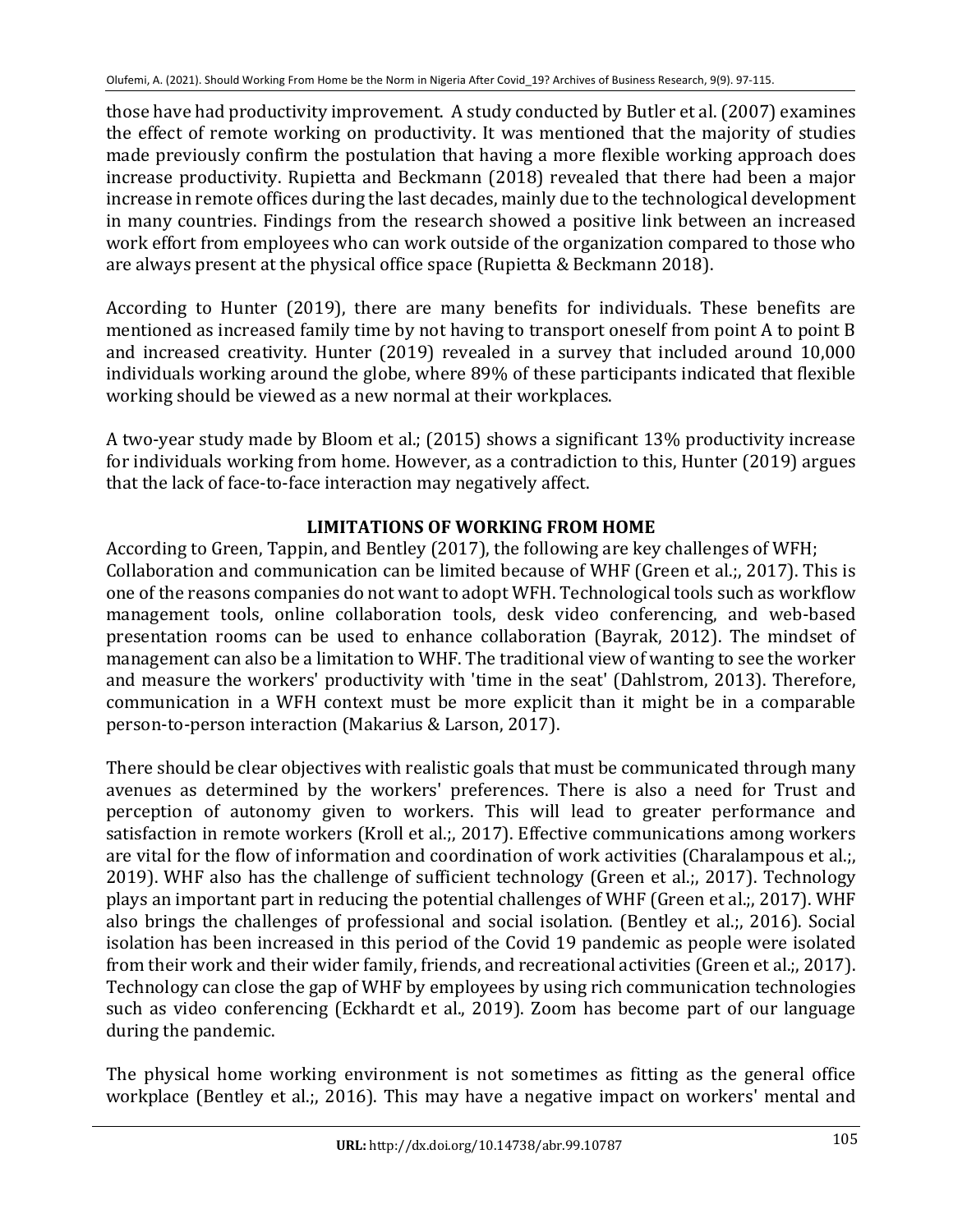physical wellbeing. Cybersecurity preparedness is a major issue during the WFH; during the covid 19, companies struggle to reach the right balance between flexibility and security for remote work. Cybercriminals may want to take advantage of inadequate preparation in relation to Information Technology infrastructure (Sebastian, 2021).

## **TIPS TO IMPROVE WORKING FROM HOME**

According to Kamali (2021), the following tips could help organizations to increase their WFH productivity:

Employees and managers need to manage their emails which is one of the principal ways of communication during WHF. Daily, managers should contact their employees and maintain strong and consistent connections. Employees working from home should not hesitate to contact their managers for help with any task and timeliness. There should be a to-do list to be submitted by employees to their managers daily. This will help employees to prioritize their time and finish everything on their list without delay. Also, it will help them to keep to their deadlines.

Workers need to set up a dedicated space where distractions will be minimal while working from home. Also, this will keep the Company's equipment safe. Networking among colleagues should be encouraged while working from home. This will help the employee not feel isolated so that ideas can be shared and socializing gaps can be closed. ICT tools and a proper environment are vital to performing day-to-day works by employees working from home (Kamali, 2021). Leaders will have to develop skills to manage their employees working from home and provide mental and physical support (De Klerk, Joubert & Mosca, 2021). Time and attendance software should be introduced to monitor workers working from home. This remote tracking is necessary to ensure that workers are at their duty post and that employees are paid correctly for their time (Kamali, 2021).

## **METHODOLOGY OF THE RESEARCH**

The data was collected from the primary source by using a structured questionnaire via Google form. The questionnaire was divided into two main sections. Section A covers the basic information about the respondents, while Section B covers information on the study. The target respondents were employees and employers in private sector of the economy. Data was gathered from 504 respondents in Nigeria. The questionnaire was designed using dichotomous Yes/ No answers and five points Likert scale ranging from strongly agree (5) to strongly disagree  $(1)$  to provide information on the topic.

## **RESULTS**

Questionnaires designed to understand if working from home should be the norm after COVID-19 were distributed to respondents in Nigeria. Valid responses were received from 504 respondents. The questionnaire was formulated using dichotomous questions (Yes/No) and a Likert scale ranging from Strongly Agree  $(5)$  to Strongly Disagree $(1)$ .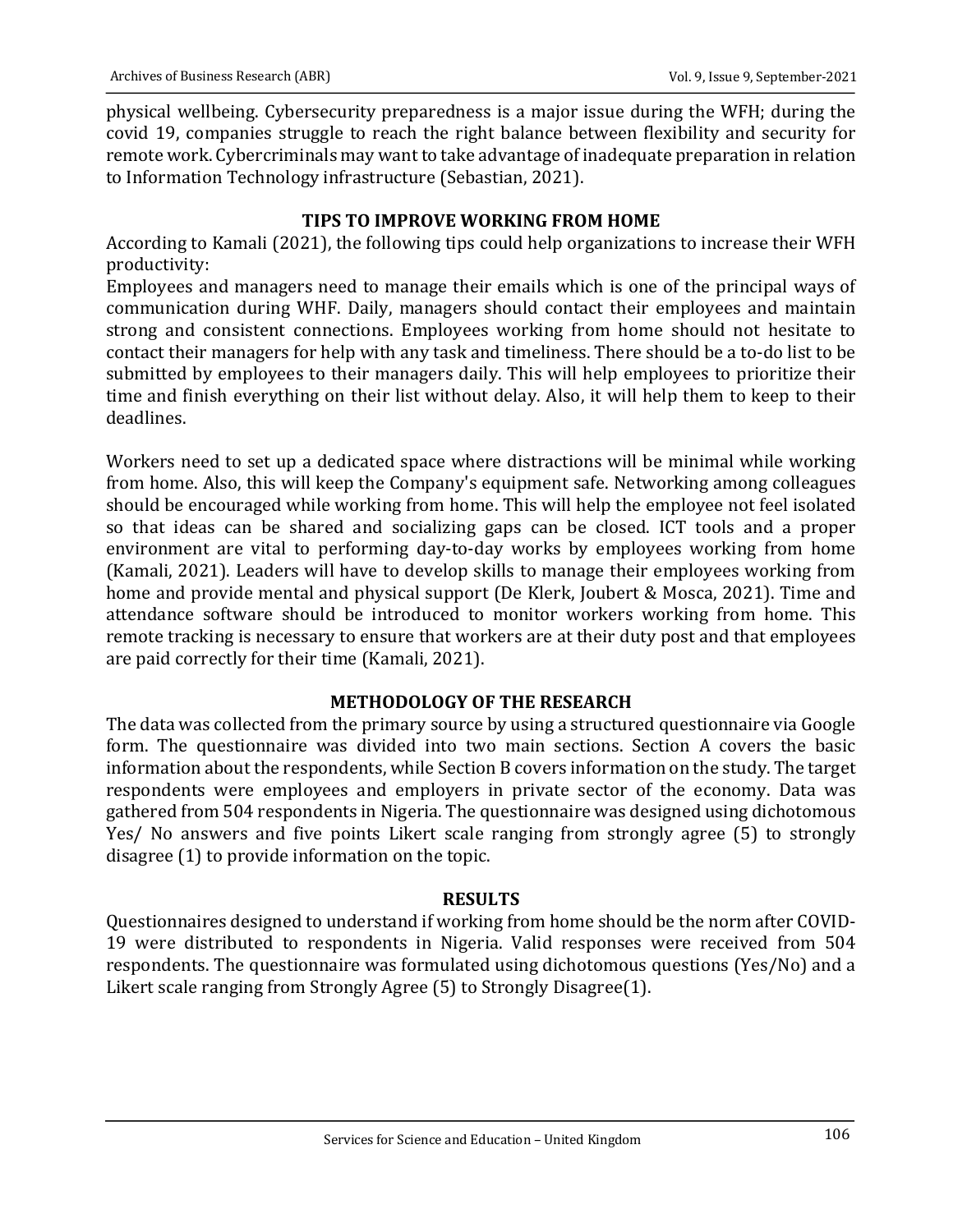Olufemi, A. (2021). Should Working From Home be the Norm in Nigeria After Covid\_19? Archives of Business Research, 9(9). 97-115.

| <b>Table 1: Characteristics Of Respondents</b> |                  |            |  |
|------------------------------------------------|------------------|------------|--|
| <b>Characteristics</b>                         | <b>Frequency</b> | Percentage |  |
| Level of management                            |                  |            |  |
| Officer                                        | 73               | 14.48%     |  |
| Middle Management                              | 267              | 52.98%     |  |
| <b>Top Management</b>                          | 164              | 32.54%     |  |
| <b>Working Experience</b>                      |                  |            |  |
| Less than 5years                               | 68               | 13.49%     |  |
| $6 - 10$ years                                 | 193              | 38.29%     |  |
| $11 - 15$ years                                | 109              | 21.63%     |  |
| Greater than 15 years                          | 134              | 26.59%     |  |
| <b>Employment Category</b>                     |                  |            |  |
| Employee                                       | 388              | 76.98%     |  |
| Employer                                       | 116              | 23.02%     |  |
| <b>Marital Status</b>                          |                  |            |  |
| Married                                        | 362              | 71.83%     |  |
| Single                                         | 142              | 28.17%     |  |
| <b>Grand Total</b>                             | 504              | 100%       |  |

The table above shows the characteristics of the respondents interviewed. The majority of the respondents were Middle Management (52.98%), followed by Top Management with 32.54% and Officer level (14.48%). The working experience of respondents was majorly 6-10 years  $(38.29\%)$ , followed by those with greater than 15 years experience  $(26.59\%)$ , 21.63% for those with 11-15 years' experience, while 13.49% had less than five years experience.

The majority of the respondents were employees (76.98%), while 23.02% were employers. An inquiry was also made about the marital status of the respondents, and the majority (71.83%) were married while 28.17% were single.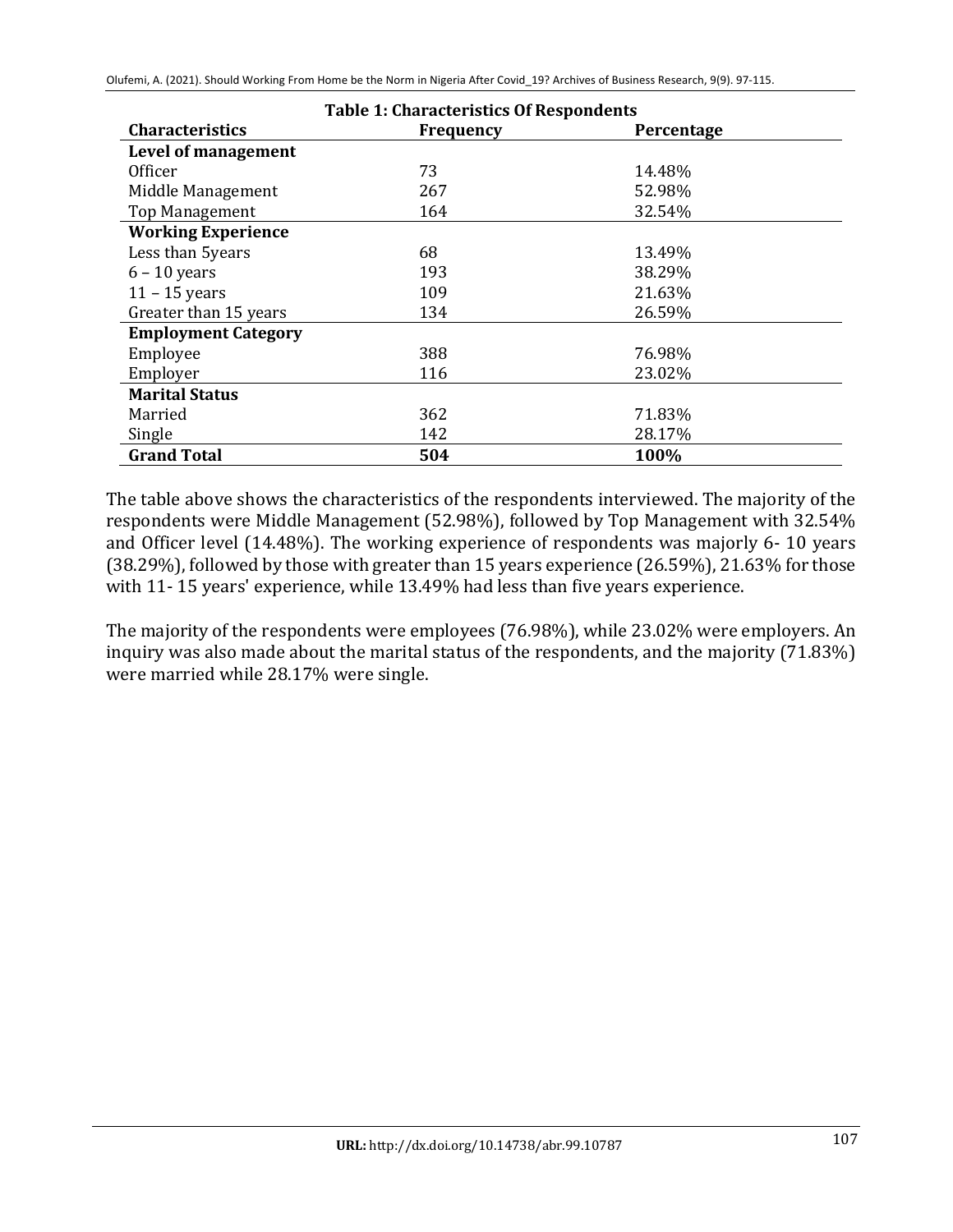| Sn             | $\alpha$ choral galesticity on $\alpha$ channel<br>Question                                             | Frequency (%) |              |
|----------------|---------------------------------------------------------------------------------------------------------|---------------|--------------|
|                |                                                                                                         | Yes           | <b>No</b>    |
| $\mathbf{1}$   | Do you feel connected enough to your teammates?                                                         | 461 (91%)     | 43 (9%)      |
| $\overline{2}$ | Is the working from home policies in your organization clear?                                           | 402 (80%)     | 102<br>(20%) |
| 3              | Are you satisfied with the frequency of communication from<br>leaders?                                  | 420 (83%)     | 84 (17%)     |
| 4              | Do you have all the equipment and remote tools you need to<br>complete your work to your usual ability? | 355 (70%)     | 149<br>(30%) |
| 5              | Have you been able to stick to a work routine or schedule?                                              | 381 (76%)     | 123<br>(24%) |
| 6              | Do you take regular breaks?                                                                             | 289 (57%)     | 215<br>(43%) |
| 7              | Do you look forward to returning to the office?                                                         | 376 (75%)     | 128<br>(25%) |
| 8              | Do you feel your organization is providing the proper<br>support?                                       | 366 (73%)     | 138<br>(27%) |
| 9              | Do you have all the equipment needed to fulfill your role to<br>your usual standard?                    | 323 (64%)     | 181<br>(36%) |
| 10             | Do you enjoy working from home?                                                                         | 360 (71%)     | 144<br>(29%) |
| 11             | Do you prefer working from home to the office?                                                          | 278 (55%)     | 226<br>(45%) |

| 2: General Questions On Working From Home |  |
|-------------------------------------------|--|
|-------------------------------------------|--|

The respondents were asked general questions on their views on working from home regarding how it has affected their work. Connection with teammates had the highest frequency at 91%, followed by satisfaction with frequency of communication from leaders (83%) and clarity of the organization's working from home policies (80%). Preference for working from home had the least frequency at 55% (although still above average), followed by taking regular breaks at 57%.

### **3: Statements On Family Values**

| Sn | <b>Statement</b>                                           | Mean | Std  |
|----|------------------------------------------------------------|------|------|
|    | Working from home influence your family values             | 4.03 | 0.95 |
|    | It positively affects the relationship with your spouse    | 3.96 | 1.02 |
|    | Have quality time with your spouse                         | 3.96 | 0.99 |
|    | Able to adjust your schedules to accommodate your children | 4.06 | 0.88 |

The respondents were asked to rank their level of agreement to statements on family values regarding working from home. The analysis showed positive means ranging from 3.96 to 4.06 with a standard deviation from  $0.88$  to  $1.02$ .

The statement " Able to adjust your schedules to accommodate your children" had the highest mean (4.06), followed by "Working from home influence your family values" (4.03).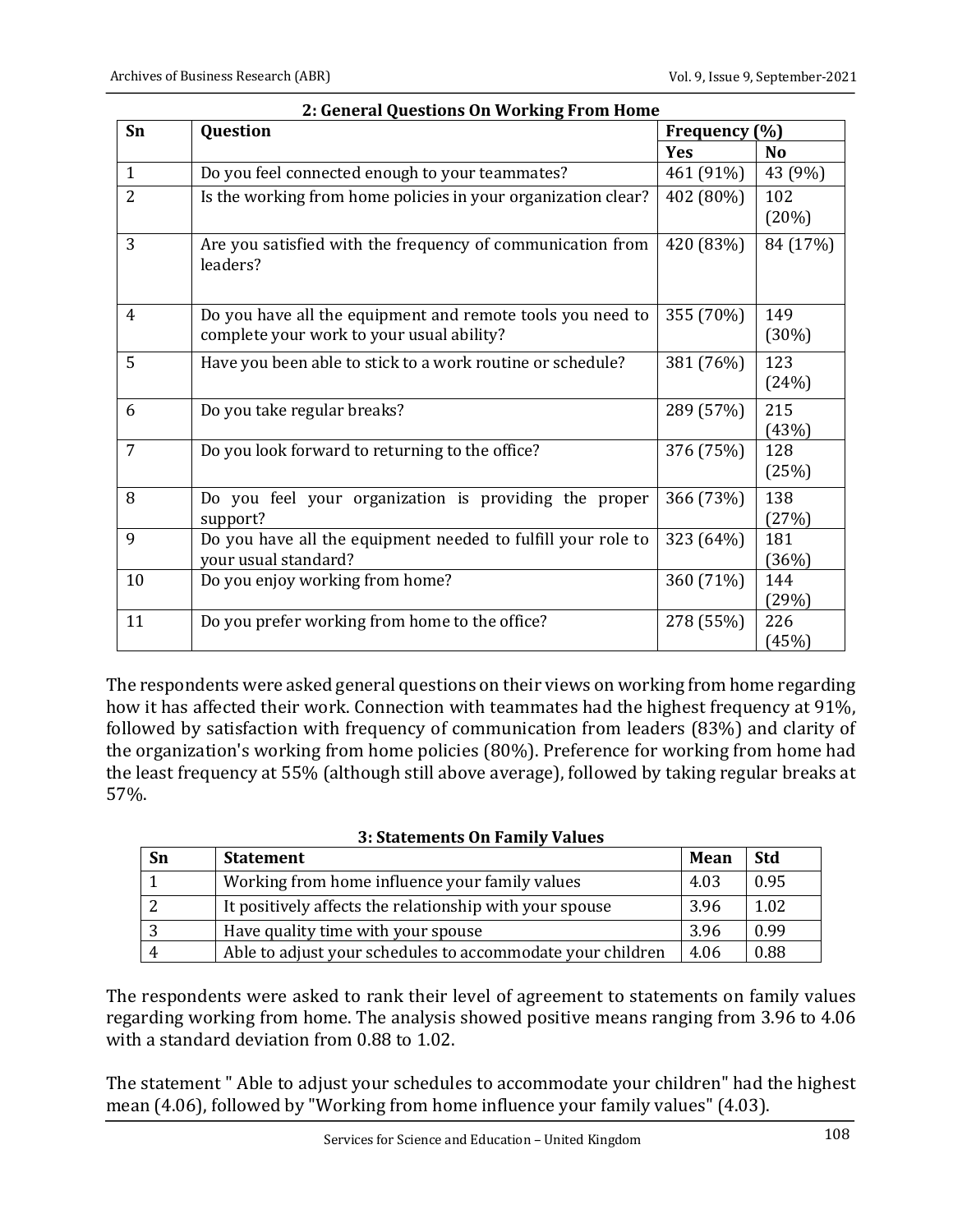| Sn | <b>Statement</b>                                                        | Mean | <b>Std</b> |
|----|-------------------------------------------------------------------------|------|------------|
|    | Working from home increase your work performance                        | 3.68 | 1.01       |
|    | It is convenient working from home                                      | 3.84 | 1.00       |
| 3  | Working from home is quiet and productive                               | 3.51 | 1.12       |
|    | Working from home makes a person focused without or less<br>distraction | 3.24 | 1.12       |
|    | Working from home made you flexible                                     | 3.99 | 0.80       |

#### **4: Statements On Work Performance**

The respondents were asked to rank their level of agreement to statements on work performance regarding working from home. Results from the analysis showed positive means ranging from 3.24 to 3.99 with a standard deviation from 0.80 to 1.12.

The statement " Working from homemade you flexible" had the highest mean (3.99), while "Working from home makes a person focused without or less distraction" had the least mean (3.24).

| Sn | <b>Statement</b>                                                                         | Mean | <b>Std</b> |
|----|------------------------------------------------------------------------------------------|------|------------|
|    | Feel isolated when working from home                                                     | 2.97 | 1.13       |
|    | Working<br>limited<br>other<br>from<br>from<br>support<br>colleagues/superior officers   | 3.29 | 1.11       |
|    | Working from home affect the effectiveness of supervision of $\vert$ 3.37<br>supervisors |      | 1.13       |
|    | Working from home negatively affect your social interaction<br>with your colleagues      | 3.21 | 1.13       |
|    | The absence of face-to-face hinder your socialization                                    | 3.14 | 1.13       |

### **5: Statements On Office/Social Interaction**

The respondents were asked to rank their level of agreement to statements on office and social interaction regarding working from home. The analysis showed means ranging from 2.97 to 3.37 with a standard deviation from 1.11 to 1.13.

The statement "Working from home affect effectiveness of supervision of supervisors" had the highest mean (3.37), while "Feel isolated when working from home" had the least mean (2.97).

| <u>u Juachnems Un wurden balance</u> |                                                       |             |            |
|--------------------------------------|-------------------------------------------------------|-------------|------------|
| Sn                                   | <b>Statement</b>                                      | <b>Mean</b> | <b>Std</b> |
|                                      | Working from home disrupt employees work-life balance | 3.00        | 1.11       |
|                                      | Working from home deprived of rest                    | 2.66        | 1.13       |
| $\overline{3}$                       | Working from home increase the level of stress        | 2.53        | 1.10       |
|                                      | Long hours influence physical condition               | 3.58        | 0.98       |
|                                      | Working from home make me lose sight of the priority  | 2.49        | 1.04       |

### **6: Statements On Work-Life Balance**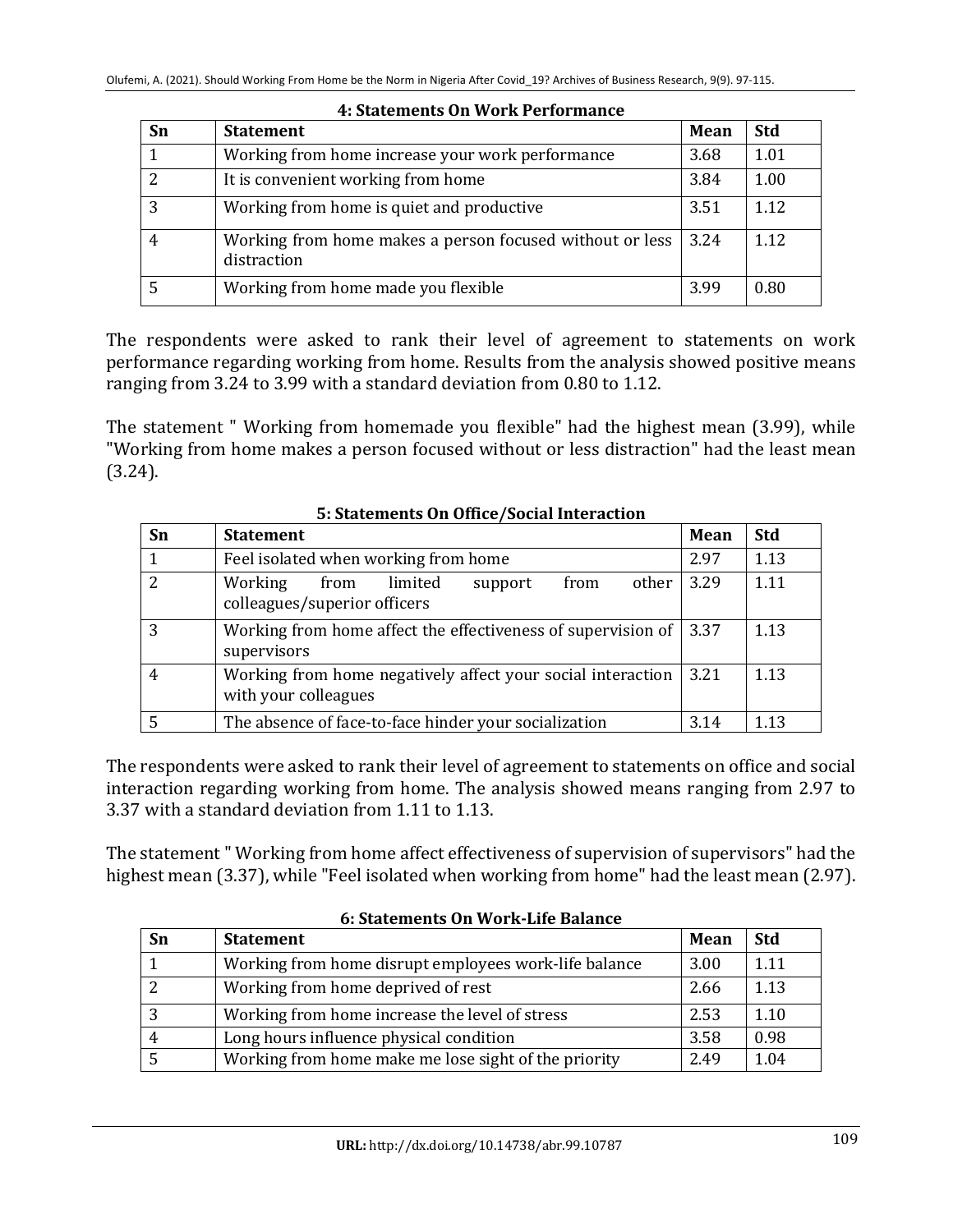The respondents were asked to rank their level of agreement to statements on work-life balance regarding working from home. The analysis showed means ranging from 2.49 to 3.58 with a standard deviation from 0.98 to 1.13.

The statement " Long hours influence physical condition" had the highest mean (3.58), while "Working from home increase the level of stress" had the least mean (2.53).

## **DISCUSSION**

The participants of this survey were majorly middle management employees and mostly had over six years of working experience.

A large majority were also married, enabling insight into the effect of working from home on family values.

The study showed that respondents were still able to connect with their teammates despite working from home, frequently communicate with leaders, and have clarity on working from home policies. It can also be seen that the majority of the respondents enjoyed working from home, although they still look forward to returning to the office.

Findings on working from home on family values show that this work style positively influences availability at the home front.

Findings on the effect on work performance show average agreement on the positive impact of working from home. Agreement on the negative impact of working from home on office/social interaction and work-life balance was also seen to be on average.

### **CONCLUSION**

The trend of WFH resulting from the COVID-19 pandemic is not likely to go away as workers discovered WFH to be both attractive and productive. Indeed, many employees may prefer companies that offer opportunities to work from home. Nearly all tasks can now be carried out effectively remotely, and therefore employees expect remote working to continue at least partially. It can be inferred from this study that working from home is a work style that employees would prefer to continue post-COVID-19.

## **Reference**

Aczel B, Kovacs M, Van der Lippe T, Szaszi B. (2021). Researchers working from home: Benefits and challenges. PLoS ONE 16(3), e0249127. doi:10.1371/journal.pone.0249127

Adeyemi, I. O, (2020): Influence of Covid-19 lockdown on reading habit of Nigerians: A case study of Lagos State Inhabitants. *Reading & Writing Quarterly*, 3-11, doi:10.1080/10573569.2020.1857891

Bailey, D. E, & Kurland, N.B. (2002). A review of telework research: Findings, new directions, and lessons for the study of modern work. *Journal of Organizational Behavior: The International Journal of Industrial, Occupational* and Organizational Psychology and Behavior. 23(4): 383-400. Retrieved from www.semanticscholar.org

Baker, R., Coenen, P., Howie, E., Williamson, A. & Straker, L. (2018). The Short Term Musculoskeletal and Cognitive E\_ects of Prolonged Sitting During Office Computer Work. Int. J. Environ. Res. Public Health 15(8). doi:10.3390/ijerph15081678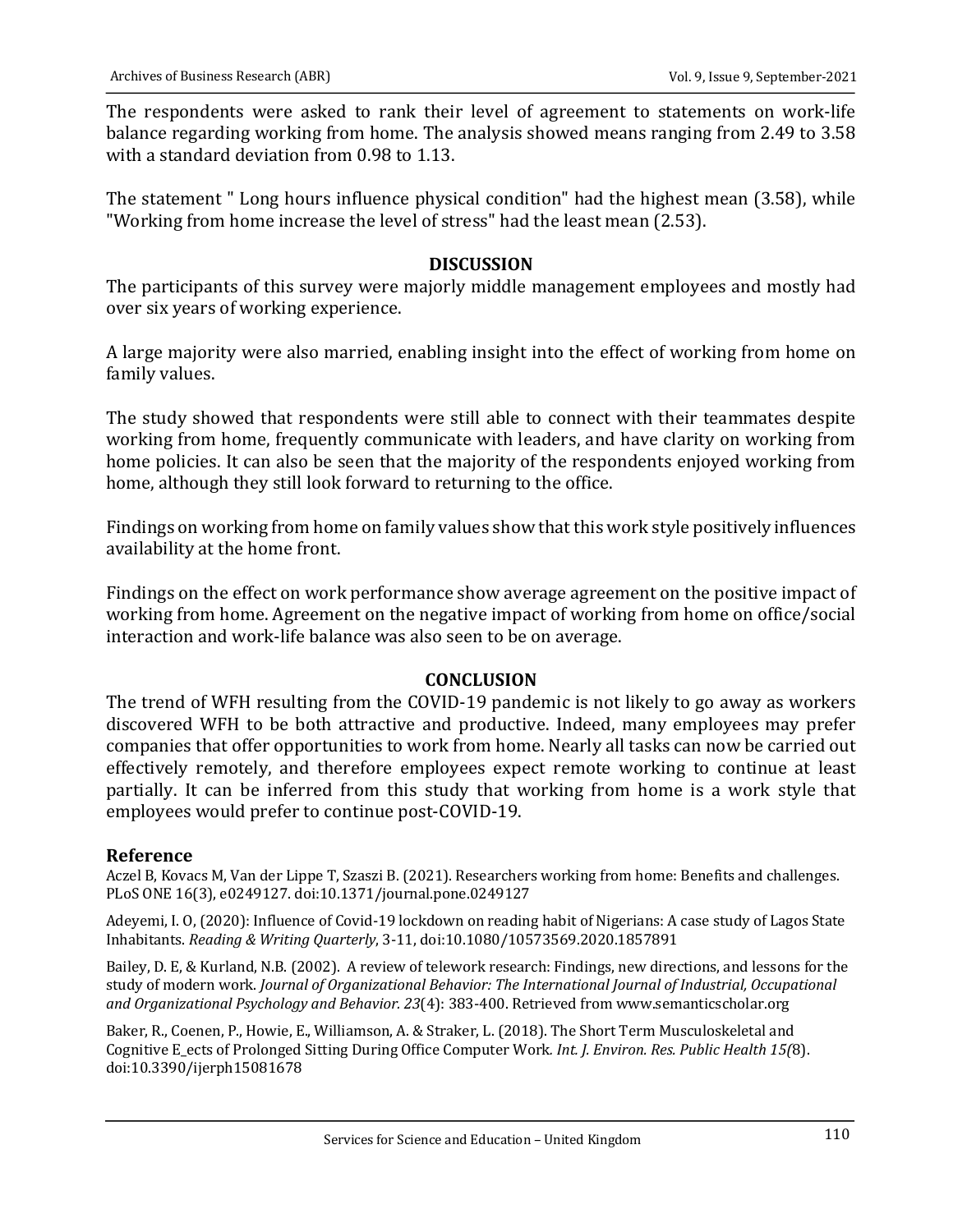Bansal, A. & Rajagopal, K. (2021). A study on employees' satisfaction and perception towards work from home during COVID-19. *International Journal of Management, 8* 157-166. doi:10.34293/management.v8iS1-Feb2021.3770

Bayrak, T. (2012). IT support services for telecommuting workforce. *Telematics and Informatics, 29(3)*, 286-293.doi:10.1016/j.tele.2011.10.002

Bell, B.S. & Kozlowski, S.W.J. (2002). A typology of virtual teams: Implications for effective leadership. Grade Organ. Manag. 27, 14–49. 10.1177/1059601102027001003

Bentley, T. A., Teo, S. T. T., McLeod, L., Tan, F., Bosua, R., & Gloet, M. (2016). The role of organisational support in teleworker wellbeing: A socio-technical systems approach. *Applied Ergonomics, 52, 207-215.* doi:10.1016/j.apergo.2015.07.019

Bloom, N., Liang, J., Roberts, J., & Ying, Z. J. (2015). Does Working From Home Work? Evidence from a Chinese Experiment. The Quarterly Journal of Economics, 130(1), 165-218. Retrieved from www. nbloom.people.stanford.edu

Bolisani, E., Scarso, E., Ipsen, C., Kirchner, K., & Hansen, J. P. (2020). Working from home during COVID-19 pandemic: lessons learned and issues. *Management & Marketing*, 15(s1), 458-476. doi:10.2478/mmcks-2020-0027

Borggreven, M. (2020). The costs and benefits of working from home.Netherlands: PWC. Retrieved from www.pwc.nl

Butler, E., Aasheim, C., & Williams, S. (2007). Does telecommuting improve productivity? Communications of the ACM, 50(4), 101-103. doi:10.1145/1232743.1232773

Cambridge Dictionary (2020). Cambridge Dictionary Retrieved from wwwdictionary.cambridge.org

Caligiuri, P.M & Cieri, H. D. (2021). Predictors of Employees' Preference for Working from Home Post-Pandemic. *Business and Economic Research, 11*(2), 1-19. doi: doi:10.5296/ber.v11i2.18411URL

Charalampous, M., Grant, C.A., Tramontano, C., & Michailidis, E. (2019). Systematically reviewing remote eworkers wellbeing at work: a multidimensional approach. *European Journal of Work and Organizational*, 28, 51-73. doi:10.1080/1359432X.2018.1541886

Côté, P., Van der Velde, G., David Cassidy, J., Carroll, L.J., Hogg-Johnson, S., Holm, L.W., Carragee, E.J.., Haldeman, S., Nordin, M., & Hurwitz, E. L. (2008). The Burden and Determinants of Neck Pain in Workers. Eur. spine. , 17, 60-74. Doi: 10.1097/BRS.0b013e3181643ee4

Dahlstrom, T.R. (2013). Telecommuting and leadership style, *Public Personnel Management*, 42(3) 438-451. doi:10.1177/0091026013495731

Day, A., Barber, L. & Tonet, J. (2019). Information communication technology and employee wellbeing: Understanding the Paradox Triad at Work. ICT, Stress, & Well-being. doi10.1017/9781108649636.022

De Klerk, J.J., Joubert, M., & Mosca, H.F. (2021). Is working from home the new workplace panacea? Lessons from the COVID-19 pandemic for the future world of work. *SA Journal of Industrial Psychology/SA Tydskrif vir Bedryfsielkunde, 47*, a1883. doi:10.4102/sajip.v47i0.1883 

Diab-Bahman, R. & Al-Enzi, A. (2020). The impact of COVID-19 pandemic on conventional work settings. *International Journal of Sociology and Social Policy,* 0144-333X. doi: 10.1108/IJSSP-07-2020-0262

*D'mello, A. (2020). COVID-19 has sped up digital transformation. Retrieved from www.iotnow.com*

Donaldson, T., & Preston, L. E. (1995). The stakeholder theory of the corporation: Concepts, evidence, and implications. *Academy of Management Review, 20, 65-91. doi: 10.2307/258887* 

Eckhardt, A., Endter, F., Giordano, A. & Somers, P. (2019). Three stages to a virtual workforce, *MIS Quarterly Executive*, *18*(1) 19-35. doi:10.17705/2MSQE.00006

Belzunegui-Eraso, A. & Erro-Garcés, A. (2020). Teleworking in the context of the Covid-19 Crisis. *Sustainability, 12*, 2-18. doi:10.3390/su12093662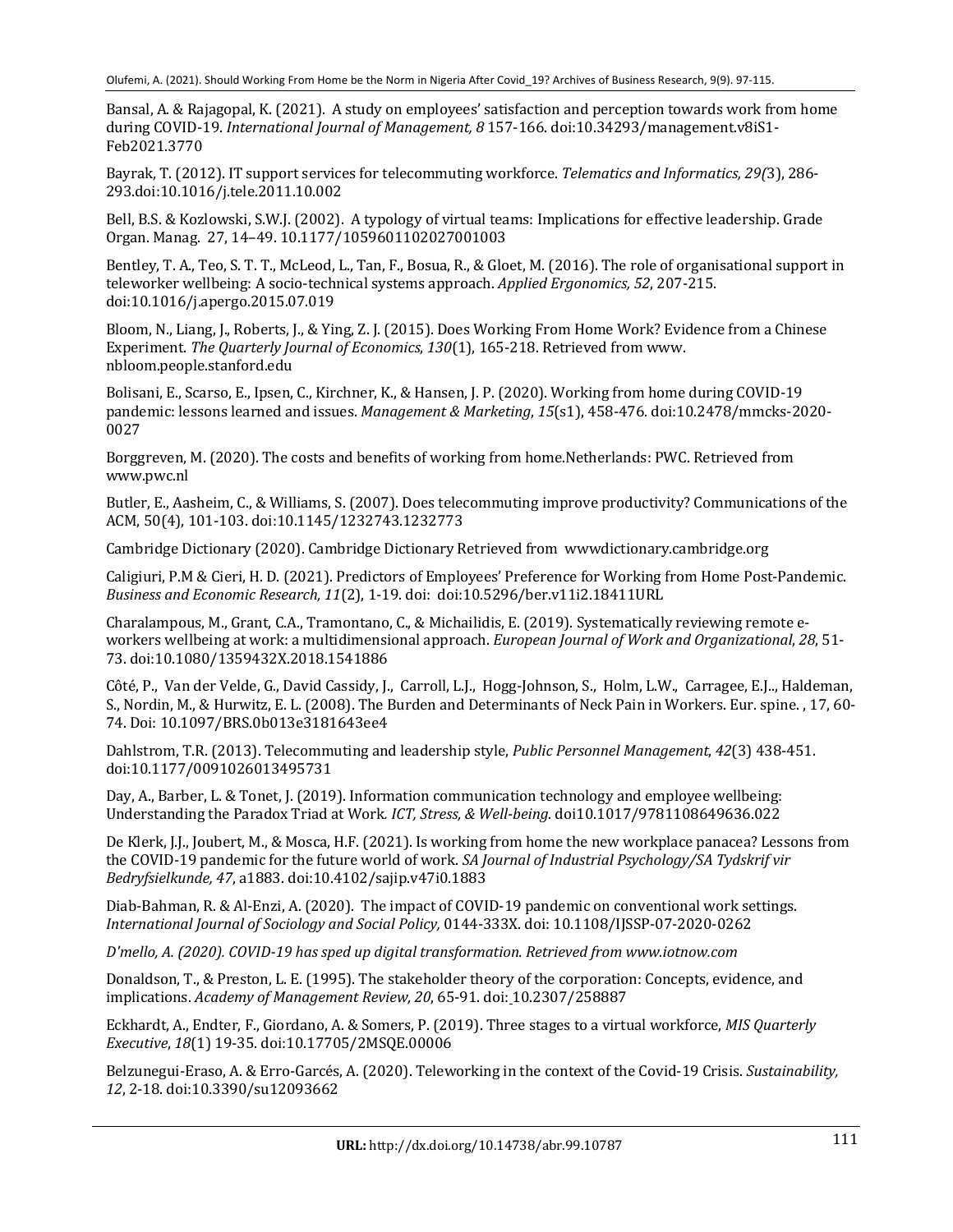*Fisher, K. & Fisher, M. (2001). The distance manager-ahands-on guide to managing off-site employees and virtual* teams, 1st ed.; McGraw-Hill: New York, NY, USA, 1-252.

Ford, D. Storey, M..A. Zimmermann, T. Bird, C. Jaffe, S. Maddila, C., Butler J, Houck, B. & Nagappan, N. (2020). A tale of two cities: Software developers working from home during the Covid-19 Pandemic. 2-33. Retrieved from www.arxiv.org

*Freeman, R. E. (2017). Five challenges to stakeholder theory: A report on research in progress. In D. M. Wasieleski & J. Weber (Eds.) Stakeholder Management,1-20). Bingley: Emerald Publishing Limited.*

*Freeman, R. E., Harrison, J. S., Wicks, A. C., Parmar, B., & de Colle, S. (2010). Stakeholder theory: The state of the art. Cambridge, UK: Cambridge University Press.* 

*Freeman, R.E. (1984). Strategic management: A Stakeholder approach. Boston: Pitman Publishing Inc.* 

Freudenreich, B., Ludeke-Freund, F. & Schaltegger, S. (2020). A stakeholder theory perspective on business models: Value Creation for Sustainability. *Journal of Business Ethics, 166*, 3-18.doi:10.1007/s10551-019-04112-z

Garg, A. K., & Rijst, J. v. (2015). The benefits and pitfalls of employees working from home: Study of a private company in South Africa. Corporate Board: Role, Duties & Composition, 11(2), 36-49. doi:10.22495/cbv11i2art3

Giovanis, E. & Ozdamar, O. (2021). Implications of COVID-19: The effect of working from home on financial and mental wellbeing in the UK. *Int J Health Policy Manag.* doi: 10.34172/IJHPM.2021.33

Green, N. Tappin, D & Bentley, T. (2017). Working from home before, during and after the Covid-19 pandemic: implications for workers and organizations. *New Zealand Journal of Employment Relations, 45*(2): 5-16. doi:10.24135/nzjer.v45i2.19

Moretti A., Menna, F., Aulicino, M., Paoletta, M., Liguori, S. & Iolascon. G (2020). Characterization of homeworking population during Covid-19 emergency: A cross-sectional analysis. *Int. J. Environ. Res. Public Health, 17, 2-12.* doi:10.3390/ijerph17176284

*Hatch, M. (. (2006).* Organization Theory-modern, symbolic, and postmodern perspectives. New York: Oxford *University.*

*Harper, J. (2020).* Flexible working will be a new normal after virus. retrieved from www.bbc.com

Hartig, T., Kylin, C. & Johansson, G. (2007). The telework tradeoff: stress mitigation vs. constrained restoration. Applied Psychology, 56 (2), 231-253. doi:10.1111/j.1464-0597.2006.00252.x

Hatch, M. (2006). Organization Theory-modern, symbolic, and postmodern perspectives. New York: Oxford *University*

Hunter, P. (2019). Remote working in research: An increasing usage of flexible work arrangements can improve productivity and creativity. *EMBO Reports,20.* doi:10.15252/embr.201847435

*International Labour Organization (ILO)* (2020). Teleworking during the COVID-19 pandemic and beyond: A *practical guide; International Labour Organization: Geneva, Switzerland*

Ipsen, C. Veldhoven, M.; Kirchner, K. & Hansen, J.P. (2021). Six key advantages and disadvantages of working from home in Europe during COVID-19. Int. J. Environ. Res. Public Health, 18(1826). doi:10.3390/ijerph18041826

Johnson, L.C., Audrey, J. & Shaw, S.M. (2007). Mr. Dithers comes to dinner: Telework and the merging of women's work and home domains in Canada. *Gender, Place, and Culture, 14*(2)141-61. doi:10.1080/09663690701213701

Kamali, A. (2021). Work from Home WFH amid COVID19 in Bahrain-Review. *CiiT International Journal of* Automation and Autonomous System, 13, 1-7. Retrieved from www.ciitresearch.org

Klopotek, M. (2017). The advantages and disadvantages of working remotely from the perspective of young employees. In management challenges in a network economy: Proceedings of the MakeLearn and TIIM International *Conference. Retrieved from www. econpapers.repec.org*

Kröll, C., Doebler, P. & Nüesch, S. (2017). Meta-analytic evidence of the effectiveness of stress management at work. *European Journal of Work and Organizational Psychology, 26*(5), 677-693. doi:10.1080/1359432X.2017.1347157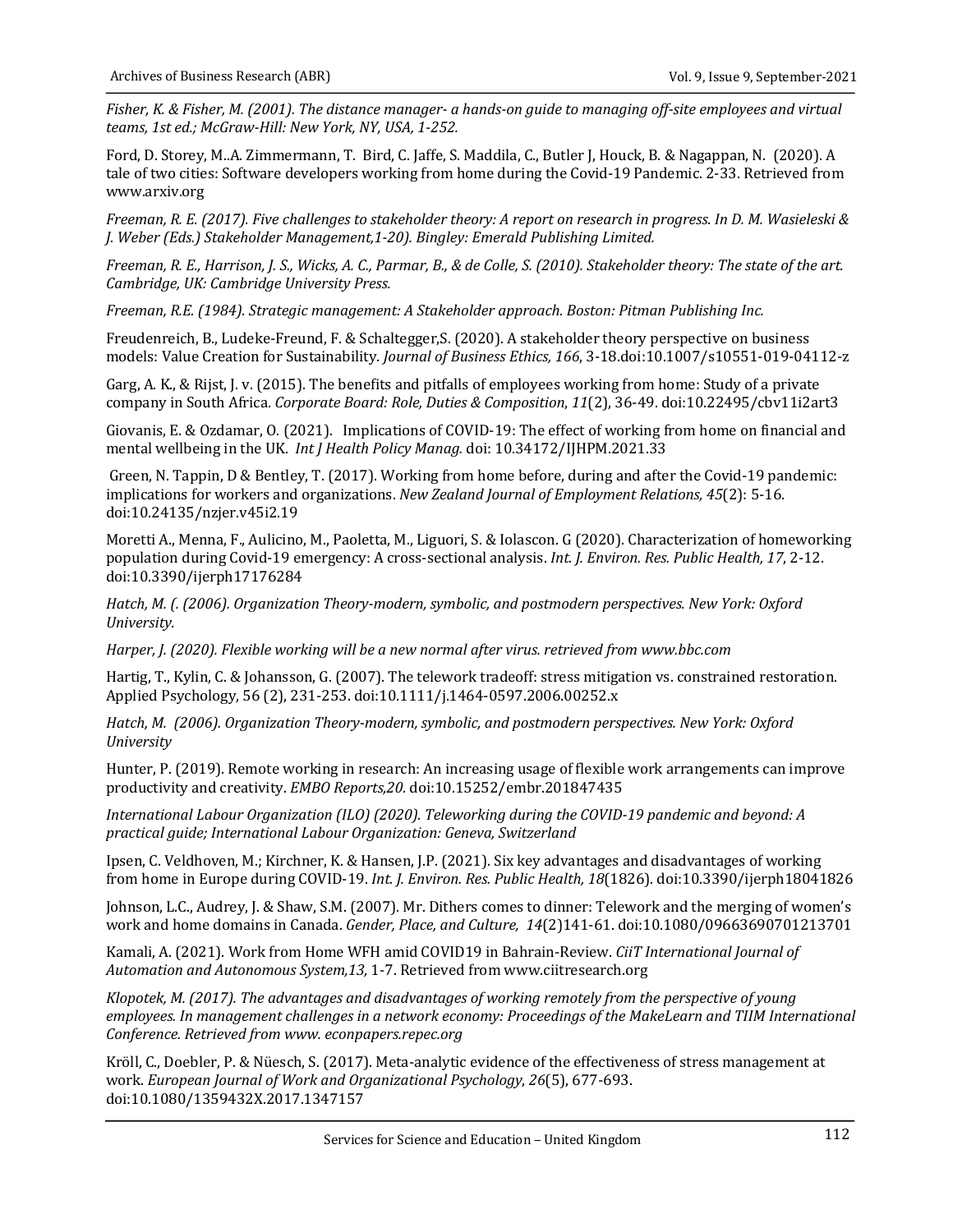Lerman, R., & Dwoskin, E. (2020). Facebook will now let some employees work from anywhere, but their paychecks *could get cut. The Seattle Times. Retrieved from www.seattletimes.com*

Lim, V.K. & Teo, T.S. (2000). To work or not to work at home: an empirical investigation of factors affecting attitudes towards teleworking. *Journal of Managerial Psychology,15(*6), 560-586. Retrieved from www.emerald.com

Madsen, S. R. (2003). The effects of home-based teleworking on work-family conflict. *Human Resource Development Quarterly 14* ,35-58. doi:0.1002/hrdq.1049

Makarius, E., & Larson, B. (2017). Changing the perspective of virtual work: building virtual intelligence at the individual level. The Academy of Management Perspectives, 31(2), 159-178. doi:10.5465/amp.2014.0120

*McKinsey.* (2020). Digital adoption through COVID-19 and beyond. Mckinsey & Company Retrieved from www. *mckinsey.com*

*McLean, R. (2020).* These companies plan to make working from home the new normal. CNN Business. Retrieved *from edition.cnn.com*

*Miller, C., Rodeghero, P. Storey, M., Ford, D. & Zimmermann, T. (2021). How was your weekend? Software* development teams working from home during COVID-19. Retrieved from wwww.arxiv.org

*Mitchell, D. (2017).* 50 top tools for employee engagement: A Complete Toolkit for Improving Motivation and *Productivity; Kogan Page: London, UK, 1-256. Retrieved from www.koganpage.com*

Mitchell, R.K., Agle, B. A. & Wood, D.T (1997). Toward a theory of stakeholder identification and salience: Defining the principle of who and what really counts. *The Academy of Management Review, 22(4)*. 853-886. Retrieved from www.jstor.org

Mustajab, D., Bauw, A., Rasyid, A., Irawan, A., Akbar, M.A. & Hamid, M. A. (2020). Working from home phenomenon as an effort to prevent COVID-19 attacks and its impacts on work productivity. The International *Journal of Applied Business 4*, 13-21. doi:10.20473/tijab.V4.I1.2020.13-21

Nakrošienė, A., Bučiūnienė, I., & Goštautaitė, B. (2019). Working from Home: Characteristics and outcomes of telework. *International Journal of Manpower, 40*, 87-101. Retrieved from www.semanticscholar.org

Nilles, J. C. (1976). The Telecommunications-Transportation Tradeoff, Options for Tomorrow, Jack M. Nilles, F. Roy Carlson, Jr., Paul Gray, and Gerhard J. Hanneman. *New York. John Wiley & Sons* doi: 10.1177/002194367701400312

Nur, A.A. A., Noor, H. R, Fatin, Z, Z., Muhammad, A, N. K. & Afiqah, H. A. (2020). Coping with post covid-19: can work from home be a new norm? *European Journal of Social Sciences Studies,* 5(6), 61-81. doi:10.46827/ejsss.v5i6.933 

Oakman et al.; (2020). Rrapid review of mental and physical health effects of working at home: how do we optimise health? *BMC Public Health 20*(1825), 2-13. doi:10.1186/s12889-020-09875-z

Ogunode, N. J., Abigeal, I., & Lydia, A.E.. (2020) Impact of COVID-19 on the higher institutions development in Nigeria. *Electronic Research Journal of Social Sciences and Humanities, 2*(II). 126-135. doi:10.25008/ijadis.v1i1.189

*Ozili, P.K. (2020). Covid-19 pandemic and economic crisis: The Nigerian experience and structural causes. Central Bank of Nigeria. Retrieved from www.mpra.ub.uni-muenchen.de*

Park, K. (2018). An exploratory study on influence factors for expectation effect of smart work and the attitude difference between positions and job types. *Journal of Information Technology Applications and Management*, 25(4), 23-39. Retrieved from www.koreascience.or.kr

Park, K., & Kim, Y. J. (2013). Difference in acceptance level of smart work among tendencies of personal leadership styles. *Journal of Digital Convergence*, *11*(11), 197-207. doi:10.14400/JDPM.2013.11.11.197

Prasad, D. K., Rao, M., Vaidya, D. R., & Muralidhar, B. (2020). Organizational climate, opportunities, challenges and psychological wellbeing of the remote working employees during COVID-19 pandemic: A general linear model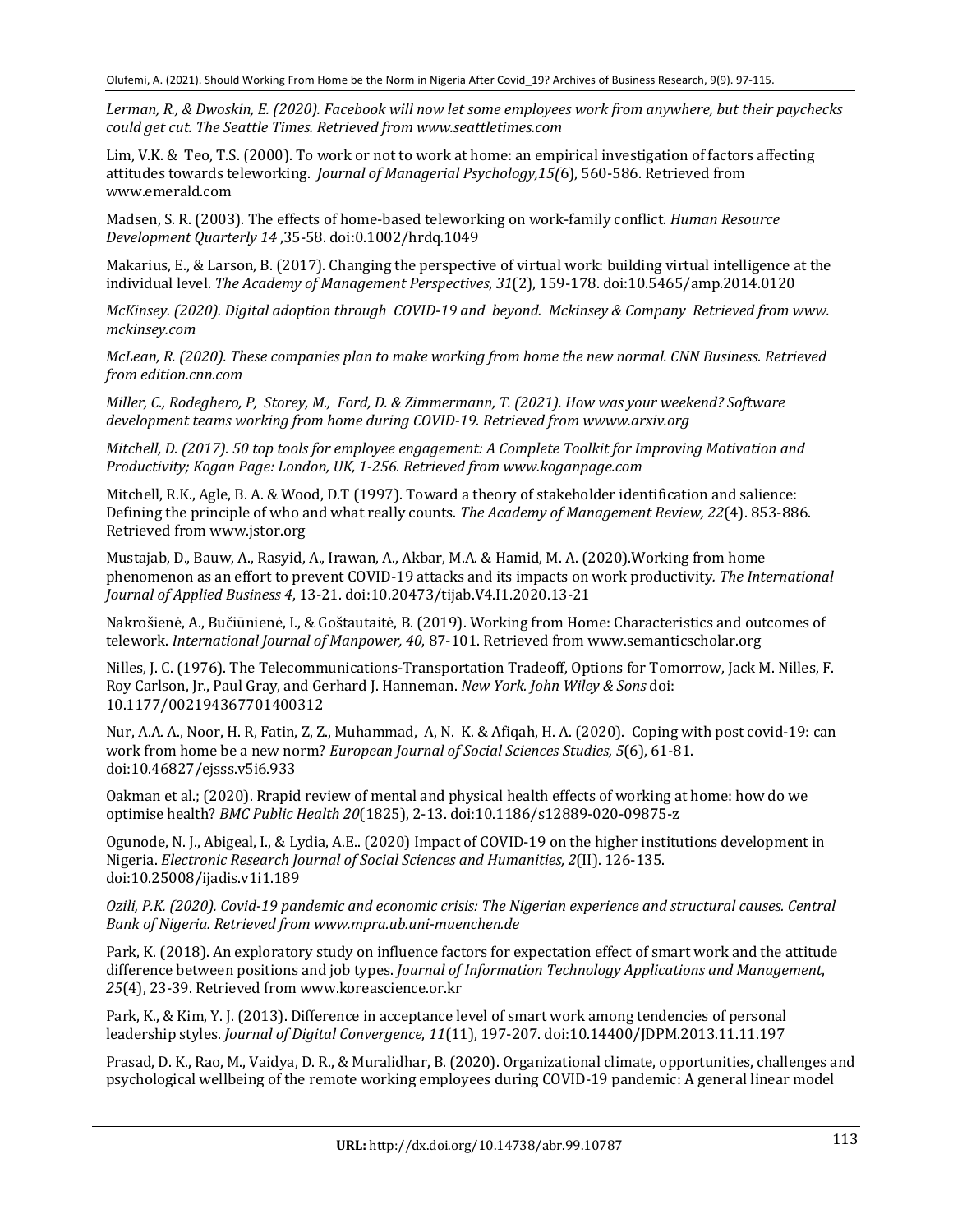approach with reference to information technology industry in Hyderabad. *International Journal of Advanced Research in Engineering and Technology (IJARET),11(4), 372-389. Retrieved from www.scholar.google.co.in* 

Perez-Perez, M., Martinez-Sanchez, A. & Pilar de Luis Carnicer, M. (2003). The organizational implications of human resources managers' perception of teleworking. *Personnel Review, 32(6), 733-755.* doi:10.1108/00483480310498693

Pillastrini, P., Mugnai, R.., Bertozzi, L.., Costi, S., Curti, S., Guccione, A.., Mattioli, S. & Violante, F.S. E (2010). Effectiveness of an ergonomic intervention on work-related posture and low back pain in video display terminal operators: A 3 year cross-over trial. Appl. Ergon. 41(3), 436-443. doi:10.1016/j.apergo.2009.09.008

Purwanto, A., Asbari, M., Fahlevi, M., Mufid, A. Agistiawati, E., Cahyono, Y. & Suryani, P. (2020). Impact of work from home (WFH) on Indonesian teachers performance during the Covid-19 pandemic: An Exploratory Study. *International Journal of Advanced Science and Technology, 29*(5), 6235-6244. Retrieved from www.sersc.or

Pratt J. H. (1984). Home Teleworking: A Study of its Pioneers. *Technological Forecasting and Social Change, 25*,1-14. doi:10.1016/0040-1625(84)90076-3

Price Waterhouse Coopers. (2020). COVID-19: Impacts on business. Price Waterhouse Coopers. Retrieved from www.pwc.com

Radcliff, J. (2010), Working from Home: Issues and Strategies. Retrieved from www.sans.edu

Remote-how, (2020). The remote managers report. Retrieved from www.remote-how.com

Rupietta, K., & Beckmann, M. (2018). Working from Home: What is the effect on employees effort? *Schmalenbach Business Review, 70*, 25–55. doi:10.1007/s41464-017-0043-x

Sarti, D. & Torre, T. (2017). Is smart working a win-win solution? first evidence from the field. Well-being at and *through Work book Publication. Retrieved from www.flore.unifi.it*

Savić, D. (2020). COVID-19 and work from home: Digital transformation of the workforce. *The Grey Journal*, 16(2), 101-104. Retrieved from www.web.a.ebscohost.com

*Schall, M. A. (2019).* The Relationship Between Remote Work and Job Satisfaction: The Mediating Roles of P The *Mediating Roles of Perceived Autonomy, Work-Family Conflict, and Telecommuting Intensity. San Jose State* University SJSU ScholarWorks Master's Theses Master's Theses and Graduate Research. Retrieved from *scholarworks.sjsu.edu*

Statista. (2021). Where are businesses increasing software spending? Retrieved from Technology & Telecommunications› Software: Retrieved from www.statista.com

Sebastian, G. (2021). A descriptive study on cybersecurity challenges of working from home during COVID-19 pandemic and a proposed 8 step WFH cyber-attack mitigation plan. *Communications of the IBIMA, 2, 2-7.* doi:10.5171/2021.589235

Stich, J. F. (2020). A review of workplace stress in the virtual office. *Intell. Build. Int.12*, 208-220. Retrieved from www.jfstich.com

Tremblay, D.G. and Genin, E. (2007). The demand for telework of IT self-employed workers. The *Journal of E-Working, 1*(2), 98-115. Retrieved from www.r-libre.teluq.ca

Waller, N. (2020). *Is COVID-19 accelerating digitalisation or exposing the digital divide?* Retrieved from www. new Europe. EU

Van der Lippe, T. & Lippényi, Z. (2020). Co-workers working from home and individual and team performance. *New technology, work and employment, 35*, 60-79. doi:10.1111/ntwe.12153

Westfall R, S. (1980). Newton's Marvelous years of discovery and their aftermath: Myth versus Manuscript. Isis.71, 109-21. Retrieved from www.sirisaacnewton.info

Weisholtz, D. (2020). Will the WFH life last forever? Retrieved from today: retrieved from www.today.com.

Will, J.S.; Bury, D.C.; Miller, J.A. (2018). Mechanical low back pain. Am. fam. Physician. 98, 421-428. Retrieved from www.pubmed.ncbi.nlm.nih.gov